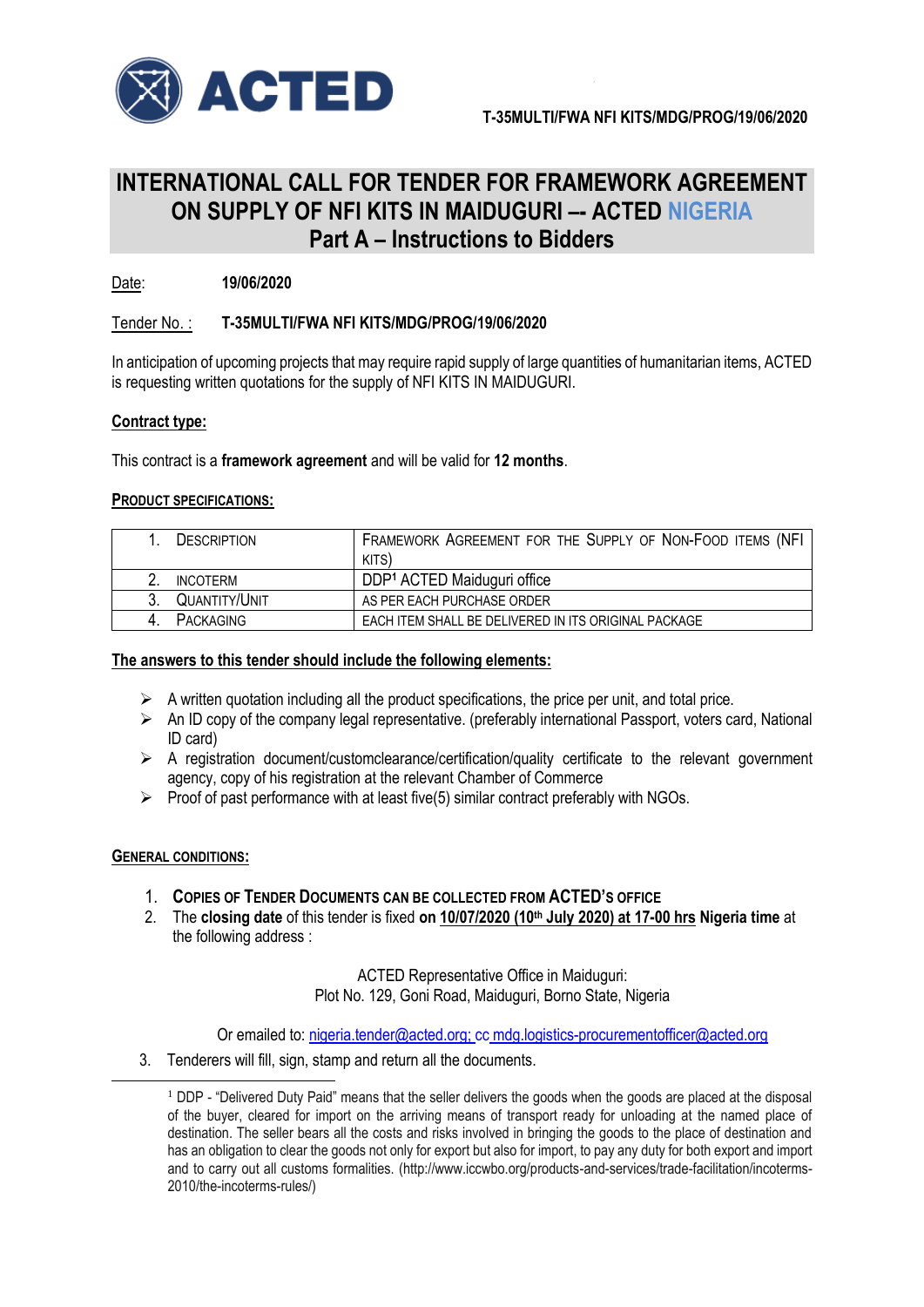- 4. The offer should be provided according to ACTED's format and description.
- 5. Only the bidders who are registered with CaC (Corporate Afair Commission) , government of Nigeria and having updated tax clearance certificate for 2020 will be considered.
- 6. A valid means of identification is a major requirement. (preferably international Passport, voters card, National ID card.)
- 7. Prices are mandatory in **Nigerian Naira (NGN) including all taxes.**
- 8. Offers shall be submitted in **English.**
- 9. The offer to the call for tender will not result in the award of a contract.
- 10. The offer must be submitted to ACTED purchase department in a sealed envelope with the mention ''**T-35MULTI/FWA NFI KITS/MDG/PROG/19/06/2020 not to be opened before 13/07/2020**".
- 11. Unsealed envelopes and late offers will not be considered.
- 12. Quantities and specifications of items listed in this tender are subject to change.
- 13. To ensure that funds are used exclusively for humanitarian purposes and in accordance with donors' compliance requirements, all contract offers are subject to the condition that contractors do not appear on anti-terrorism lists, in line with ACTED's anti-terrorism policy. To this end, contractors' data shall be automatically processed.

## **SPECIFIC CONDITIONS:**

- 1. On request, samples of the items should be available for delivery to ACTED within 24-48 hours. Each sample should be labelled clearly with bidder's company name. Bidder should be able to provide samples to ACTED's office in Maiduguri.
- 2. Samples may be inspected shortly after the closing date of this tender and all offers made will be considered at the moment that ACTED requires these items. It is anticipated that suppliers for these items will be selected from these offers for the entirety of the six month quotation validity.
- 3. Bidders should provide offer(s) for all items in a given lot to be considered in the award of a contract.
- 4. Bidders are welcome to offer more than one type/size/exact specification of each item listed in the table below, at different prices. This may be favourable to your quotation owing to expected changes in identified demand. In that case, please provide different offer forms for each item.
- 5. In case of making an error when writing the prices, please discard the page. Any alterations including the use of correction fluid will render your offer invalid.
- 6. Queries and request for clarification of the specification can be made to [nigeria.tender@acted.org;](mailto:nigeria.tender@acted.org) cc [mdg.logistics-procurementofficer@acted.org](mailto:noman.ashraf@acted.org) - owever up to two full working days may be required for a response - or by Telephone +234 80 65 56 33 27.
- 7. Payment will be performed in Nigerian Naira (NGN) hereby selected as the contractual currency for this tender.
- 8. Payments from ACTED to the successful candidate will be done through bank transfer or cheque within ACTED premises.
- 9. ACTED reserves the right to contact previous organization with who the bidder has worked and any financial or security authority for verification.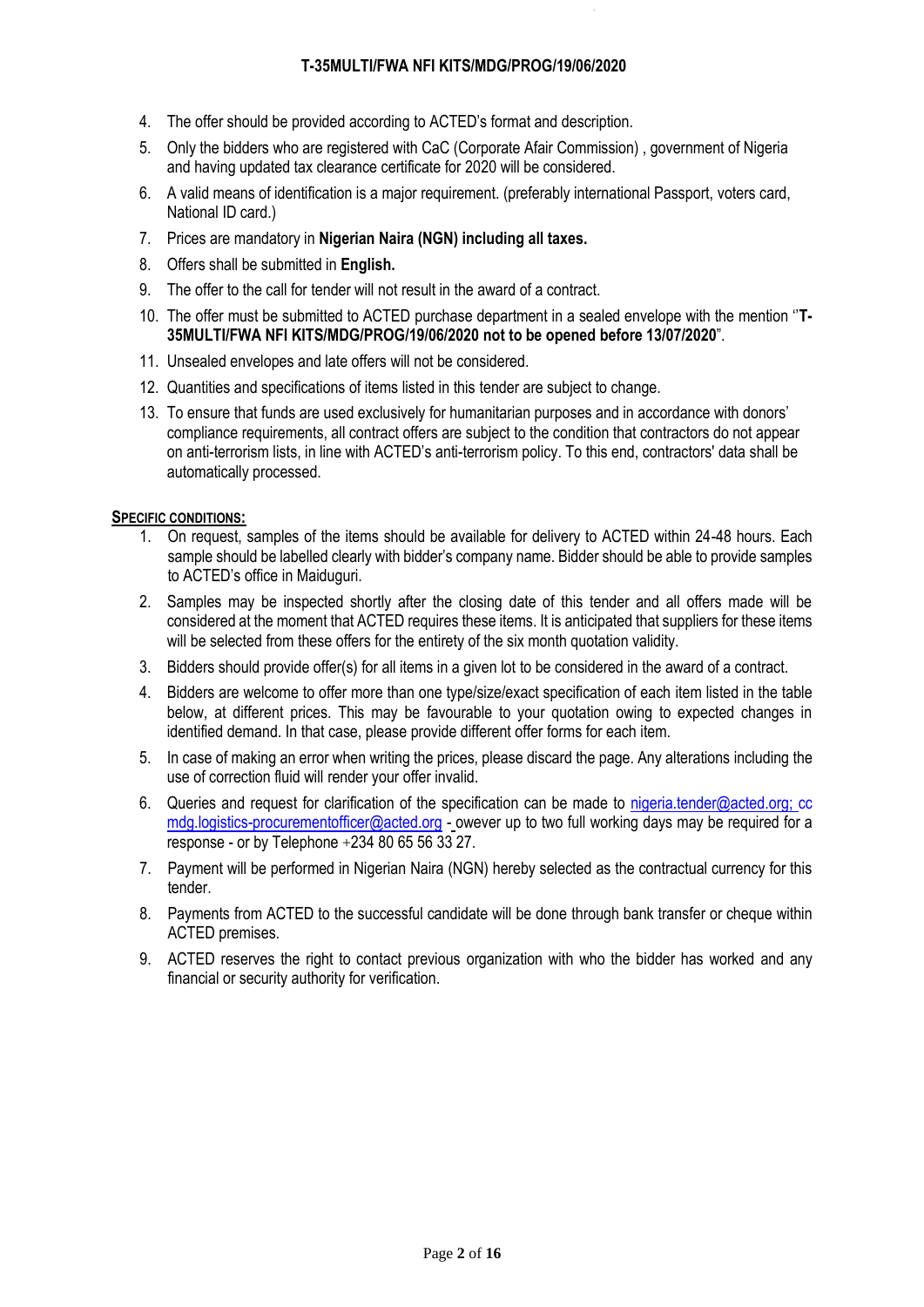## **SELECTION CRITERIA**

A technical analysis will be conducted by ACTED for the bidder's selection based on these criteria detailed below and ranked in order of importance.

### **A - PRICE representing 80%**

The price will be the first criteria to be considered by ACTED to select the most competitive supplier. Tenderers must quote prices in Nigerian naira (NGN) to ACTED, as the contract currency shall be in NGN.

## **B – QUALITY OF SAMPLES**

The technical check will be based on a **PASS/FAIL** criteria If the supplier does not meet the minimum standards of quality, ACTED will not consider its offer

## **C – AVAILABILITY**

Selection on availability will be based on a **PASS/FAIL** criteria. If the Supplier does not bid for all the items inside one lot, ACTED will not consider its offer.

### **D – PAST EXPERIENCES representing 15%**

Preference will be given to suppliers with proof of previous experience preferably with local or international organizations. At least 5 contracts have to be provided.

## **E – LEAD TIME representing 5%**

Preference will be given to suppliers proposing short and relevant lead time (not more than 21 days)

| I undersigned_<br>specific conditions of this bid. | the Bidder, agree with the instructions, general and |  |
|----------------------------------------------------|------------------------------------------------------|--|
| Company Name:                                      |                                                      |  |
|                                                    |                                                      |  |
| Date:                                              |                                                      |  |

Authorized signature and stamp: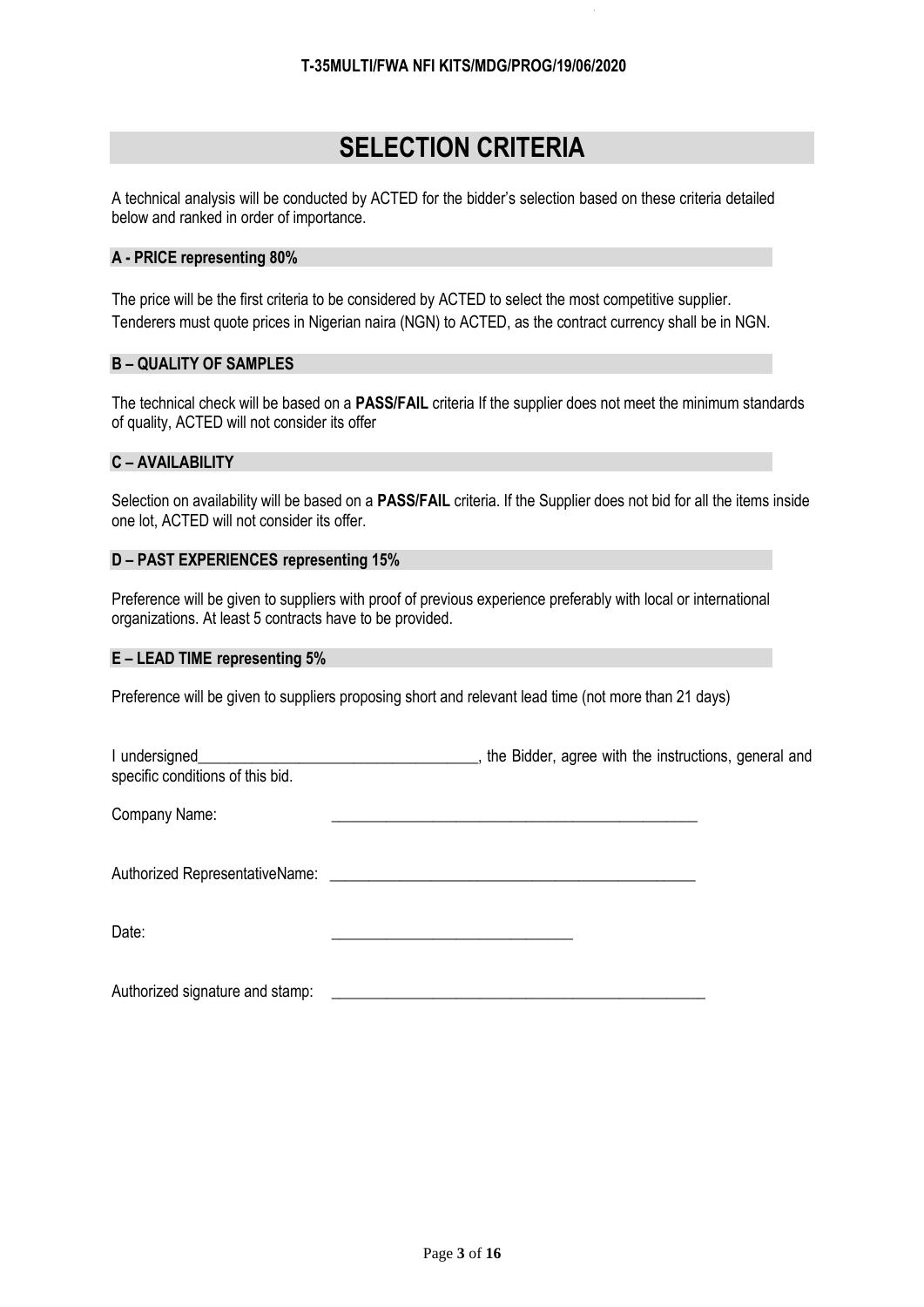

# **Part B - OFFER FORM ACTED Nigeria**

Date:

## Tender n°: **T-35MULTI/FWA NFI KITS/MDG/PROG/19/06/2020**

## **To be Filled by Bidder (COMPULSORY)**

|    |                  | <b>Details of Bidding Company:</b>        |                                                  |              |
|----|------------------|-------------------------------------------|--------------------------------------------------|--------------|
| 1. |                  | Company Name:                             |                                                  |              |
| 2. |                  | Company Authorized Representative Name: ( |                                                  |              |
| 3. |                  | Company Registration No:                  |                                                  |              |
|    |                  |                                           | No/Country/ Ministry                             |              |
| 4. |                  | <b>Company Specialization:</b>            |                                                  |              |
| 5. | Mailing Address: |                                           |                                                  |              |
|    |                  |                                           | Country/Governorate./City/St name/Shop-Office No |              |
|    | a.               | <b>Contact Numbers:</b>                   | (Land Line:                                      | ' Mobile No: |
|    | b.               | E-mail Address:                           |                                                  |              |

I undersigned \_\_\_\_\_\_\_\_\_\_\_\_\_\_\_\_\_\_\_\_\_\_\_\_\_, agree to provide ACTED, non-profit NGO, with items answering the following specifications, according to the general conditions and responsibilities that I engage myself to follow.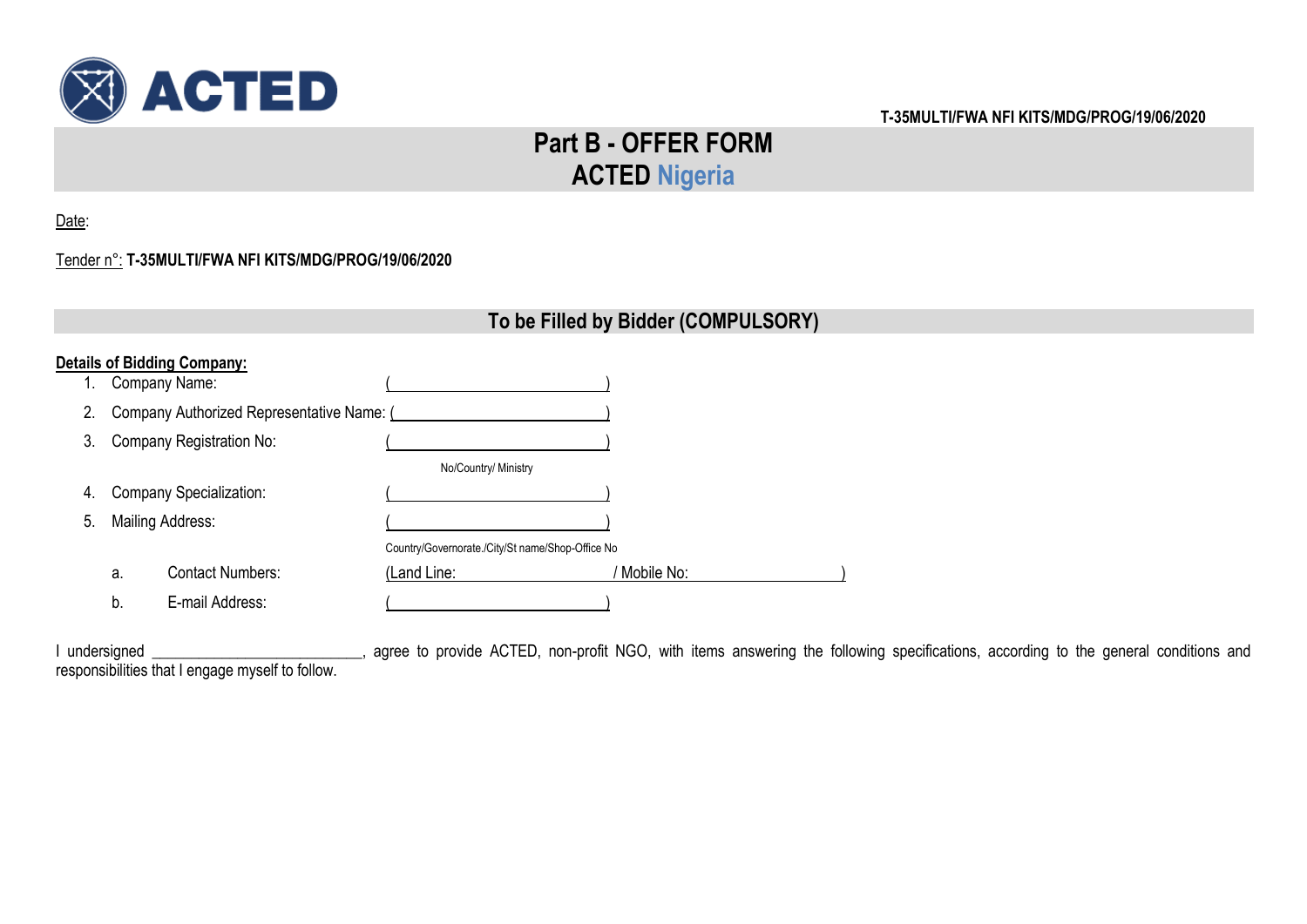## **PROCUREMENT & DELIVERY OF NON FOOD ITEM TO ACTED OFFICE IN MAIDUGURI**

## **1. NFI KITS:**

| Item           | <b>Description</b>                                         | <b>Bidder's specification (if different)</b> | Unit       | Qty | <b>Unit Price incl all</b><br>taxes (NGN) | <b>Total Price incl all</b><br>taxes (NGN) |
|----------------|------------------------------------------------------------|----------------------------------------------|------------|-----|-------------------------------------------|--------------------------------------------|
|                | Blanket (woven 50% fibers 50% other fiber, Size:           |                                              | <b>PCS</b> | 1   |                                           |                                            |
|                | 150cmx200cm. Color: normal design                          |                                              |            |     |                                           |                                            |
| $\overline{2}$ | Foldable Matress (LxW) 2m x 0.7m Vital form or it          |                                              | <b>PCS</b> | 1   |                                           |                                            |
|                | equvalent                                                  |                                              |            |     |                                           |                                            |
|                | Jerry Can (20L: weight: 145g and Polyimide, 38 micro       |                                              |            |     |                                           |                                            |
| 3              | made of polyethylene 280 micro UV stabilized with non-     |                                              | <b>PCS</b> | 1   |                                           |                                            |
|                | coating with ACTED logo on both side of the jerry can.     |                                              |            |     |                                           |                                            |
|                | Jerry can (10L: weight: 80g and Polyimide, 38 micro        |                                              |            |     |                                           |                                            |
| $\overline{4}$ | made of polyethylene 280 micro UV stabilized with non-     |                                              | <b>PCS</b> | 1   |                                           |                                            |
|                | coating with ACTED Logo on both side of the jerry can      |                                              |            |     |                                           |                                            |
| 5              | Bathing soap 200 -250g, not harmful to the skin.           |                                              | <b>PCS</b> |     |                                           |                                            |
| 6              | water soluble 200-250g powder (Detergent) or soap for      |                                              | <b>PCS</b> | 1   |                                           |                                            |
|                | hand washing clothes, not harmful to skin                  |                                              |            |     |                                           |                                            |
| $\overline{7}$ | Torch (solar rechargeable lamp by built in solar cell)     |                                              | <b>PCS</b> | 1   |                                           |                                            |
|                | sunking. PICO Plus brand or eqivalent                      |                                              |            |     |                                           |                                            |
| 8              | Cooking pot Volume 10 L- 25-28 inner Diameter locally      |                                              | <b>PCS</b> | 1   |                                           |                                            |
|                | made Aluminum                                              |                                              |            |     |                                           |                                            |
| 9              | Cooking pot Volume 7 L 22-24 inner Diameter locally        |                                              | <b>PCS</b> | 1   |                                           |                                            |
|                | made Aluminum                                              |                                              |            |     |                                           |                                            |
| 10             | Trays, stainless steel 40-45cm diameter                    |                                              | <b>PCS</b> | 1   |                                           |                                            |
| 11             | Drinking Cup 0.4 liters metallic stainless steel, no sharp |                                              | <b>PCS</b> | 1   |                                           |                                            |
|                | edges food grade surface finish.                           |                                              |            |     |                                           |                                            |
| 12             | Kitchen knife 15cm of useable blade,                       |                                              | <b>PCS</b> | 1   |                                           |                                            |
| 13             | Serving spoon 35ml stainless steel. One piece solid        |                                              |            | 1   |                                           |                                            |
|                | stainless steel with handle                                |                                              | <b>PCS</b> |     |                                           |                                            |
| 14             | Plastic Kettle for hand washing 3L                         |                                              | <b>PCS</b> | 1   |                                           |                                            |
|                | Plastic Basin 10L - Height 18cm, top diameter 33cm,        |                                              |            |     |                                           |                                            |
| 15             | base diameter 23cm, capacity 10 liters                     |                                              | <b>PCS</b> |     |                                           |                                            |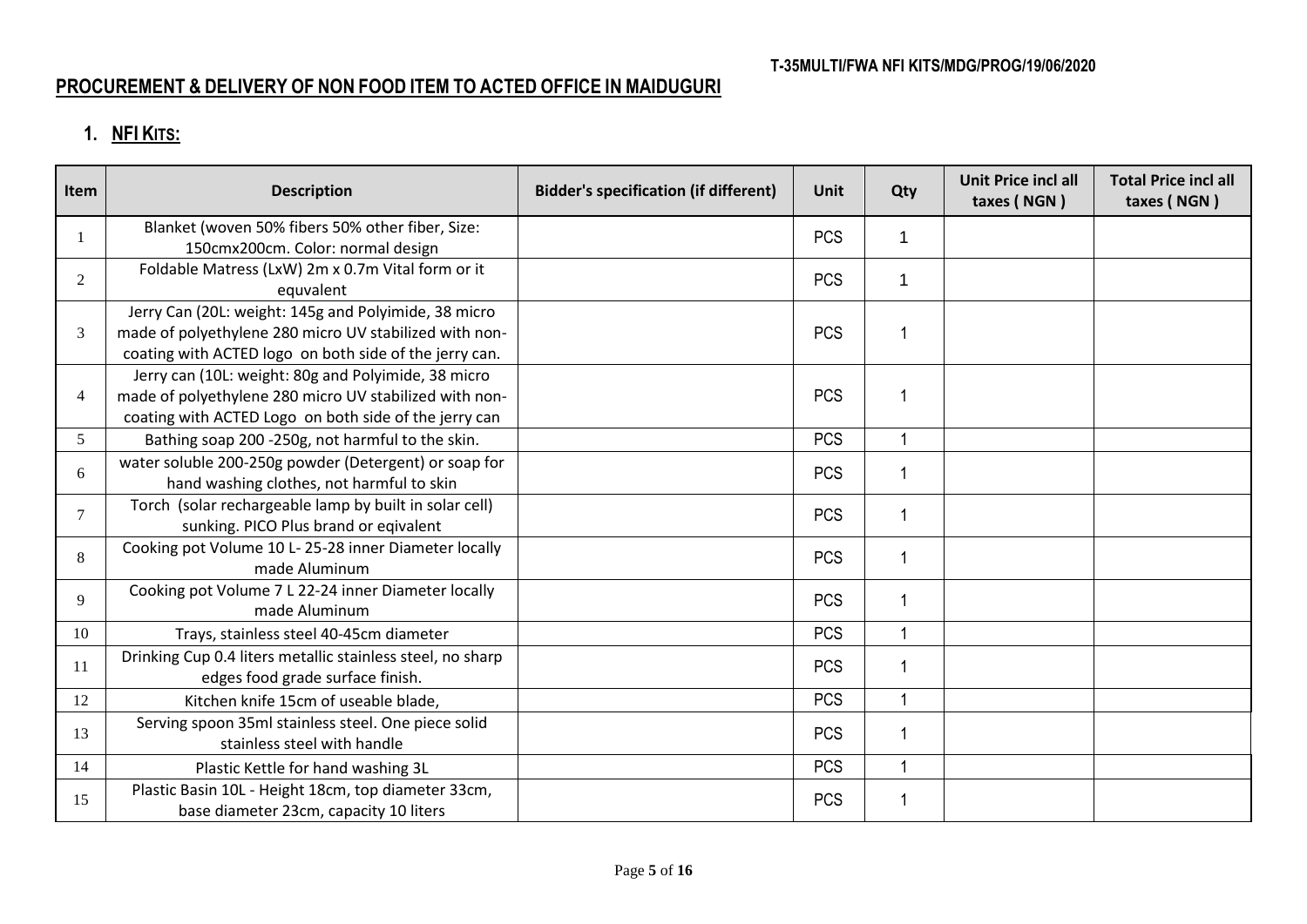| 16                                                                             | Mosquito Net Double bed size (size 190 x 180 x150cm,<br>mesh size 130 holes/inch <sup>2</sup> , Rectangular)                                                                                             | <b>PCS</b> |  |  |  |
|--------------------------------------------------------------------------------|----------------------------------------------------------------------------------------------------------------------------------------------------------------------------------------------------------|------------|--|--|--|
| 17                                                                             | Reusable sanitary pads package of 6 to 8 pieces of<br>regular type                                                                                                                                       | <b>PCS</b> |  |  |  |
| 18                                                                             | sleeping Mat Synthetic size 1.8 X 0.9m (Binding must be<br>secured and durable to prevent the fraying)                                                                                                   | <b>PCS</b> |  |  |  |
| 19                                                                             | Woven bag ("Ghana must go bag") for items (apart from<br>mattress) with ACTED logo, colour grey Bag 100x100cm,<br>50kg cap, 200 gsm tarp grey in colour with ACTED logo<br>on both side, size 100 x100cm | <b>PCS</b> |  |  |  |
| 20                                                                             | 20 Lts plastic bucket with metal handle for fetching<br>water                                                                                                                                            | <b>PCS</b> |  |  |  |
| 21                                                                             | NADCC Water disinfection 67mg (Chlorine water<br>disinfection)                                                                                                                                           | <b>PCS</b> |  |  |  |
| 22                                                                             | stainless plate 20-25cm diameter. No sharp edges, food<br>grade surface finish.                                                                                                                          | <b>PCS</b> |  |  |  |
| 23                                                                             | synthetic rope 8mm to 10mm diameter                                                                                                                                                                      | <b>PCS</b> |  |  |  |
| <b>TOTAL PROJECT COST incl all taxes (NGN)</b>                                 |                                                                                                                                                                                                          |            |  |  |  |
| Contractor is responsible for logistics, handling and offloading of all goods. |                                                                                                                                                                                                          |            |  |  |  |

## **BIDDER'S COMMENTS/REMARKS:**



## **DELIVERY CONDITIONS GUARANTEED BY THE BIDDER:**

................................................. Days for 100% of the items

## **BIDDER'S TERMS AND CONDITIONS:**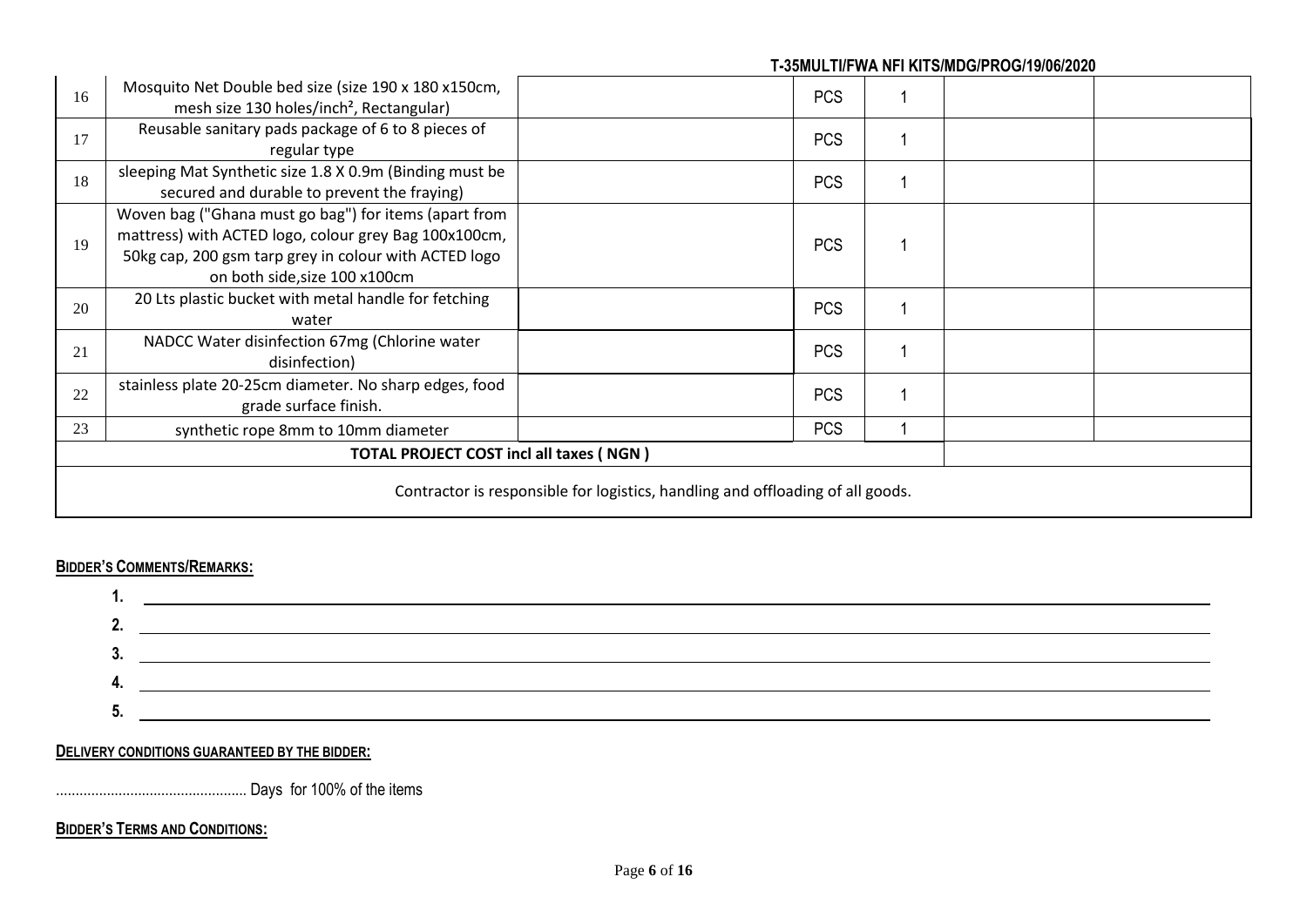1. Valid of the offer: example of the offer:  $(re{\rm commended: 6 \, months \, or \, more})$ 

2. Terms of payment:

Name of Bidder's Authorized Representative: \_\_\_\_\_\_\_\_\_\_\_\_\_\_\_\_\_\_\_\_\_\_\_\_

Authorized signature and stamp: \_\_\_\_\_\_\_\_\_\_\_\_\_\_\_\_\_\_\_\_\_\_\_\_

Date: \_\_\_\_\_\_\_\_\_\_\_\_\_\_\_\_\_\_\_\_\_\_\_\_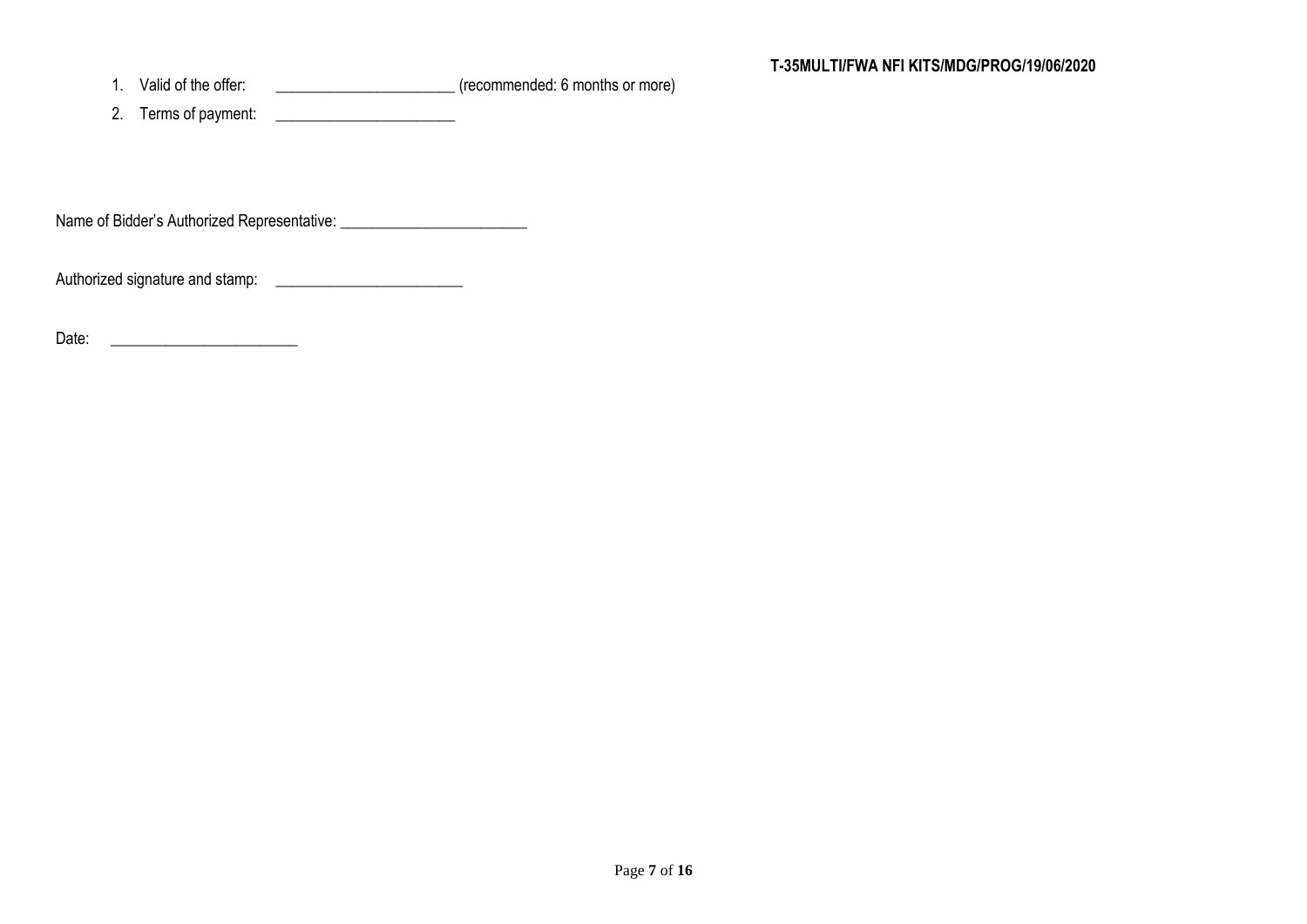# **BIDDER'S QUESTIONNAIRE ACTED [NIGERIA]**

Date:

## Tender N° : **T-35MULTI/FWA NFI KITS/MDG/PROG/19/06/2020**

| A. Company Details and General Information<br>Name of Company<br><b>Trading As</b><br>Address<br>(headquarters)<br>Telephone<br>Zip Code<br>(headquarters)<br>Fax<br>City (headquarters)<br>E-mail address 1<br>PO Box<br>E-mail address 2<br>Country<br>(headquarters)<br>Website address<br>Subsidiaries/Associates/<br>Parent Company or<br>name of owner<br>Overseas Representative<br>Sales Person's Position<br>Sales Person's Name<br>Sales Persons' E-mail<br>Sales Person's phone<br>Governance of the company: Chairman, Vice-Chairman, Treasurer or Secretary of the Board of Directors or Board of Trustees<br>Name (as in passport<br>Date of birth (mm/dd/yyyy)<br>or other government-<br>issued photo ID)<br>Government-issued<br>Type of ID<br>photo Identification<br>Document (ID) number<br>ID country of issuance<br>Rank or title in organization<br>Other names used<br>Gender (e.g. male, female)<br>(nicknames or<br>pseudonyms not listed<br>as "Name")<br>Current employer and<br>Occupation<br>iob title:<br>Address of residence<br>Citizenship(s)<br>E-mail address<br>Province/Region<br>Is the individual a U.S.<br>Professional Licenses -<br>$\square$ No<br>$\Box$ Yes<br>citizen or legal<br><b>State Issued Certifications</b><br>permanent resident?<br>Management of the company: CEO, Executive Director, Deputy Director, President or Vice-President<br>Name (as in passport<br>Date of birth (mm/dd/yyyy)<br>or other government-<br>issued photo ID)<br>Government-issued<br>type of ID<br>photo Identification<br>Document (ID) number<br>ID country of issuance<br>Rank or title in organization<br>Other names used<br>Gender (e.g. male, female)<br>(nicknames or<br>pseudonyms not listed<br>as "Name")<br>Current employer and<br>Occupation<br>job title:<br>Address of residence<br>Citizenship(s) | <b>PART I: INFORMATION</b> |  |  |                  |  |  |
|--------------------------------------------------------------------------------------------------------------------------------------------------------------------------------------------------------------------------------------------------------------------------------------------------------------------------------------------------------------------------------------------------------------------------------------------------------------------------------------------------------------------------------------------------------------------------------------------------------------------------------------------------------------------------------------------------------------------------------------------------------------------------------------------------------------------------------------------------------------------------------------------------------------------------------------------------------------------------------------------------------------------------------------------------------------------------------------------------------------------------------------------------------------------------------------------------------------------------------------------------------------------------------------------------------------------------------------------------------------------------------------------------------------------------------------------------------------------------------------------------------------------------------------------------------------------------------------------------------------------------------------------------------------------------------------------------------------------------------------------------------------------------------------------------------------------------------------------------------|----------------------------|--|--|------------------|--|--|
|                                                                                                                                                                                                                                                                                                                                                                                                                                                                                                                                                                                                                                                                                                                                                                                                                                                                                                                                                                                                                                                                                                                                                                                                                                                                                                                                                                                                                                                                                                                                                                                                                                                                                                                                                                                                                                                        |                            |  |  |                  |  |  |
|                                                                                                                                                                                                                                                                                                                                                                                                                                                                                                                                                                                                                                                                                                                                                                                                                                                                                                                                                                                                                                                                                                                                                                                                                                                                                                                                                                                                                                                                                                                                                                                                                                                                                                                                                                                                                                                        |                            |  |  |                  |  |  |
|                                                                                                                                                                                                                                                                                                                                                                                                                                                                                                                                                                                                                                                                                                                                                                                                                                                                                                                                                                                                                                                                                                                                                                                                                                                                                                                                                                                                                                                                                                                                                                                                                                                                                                                                                                                                                                                        |                            |  |  |                  |  |  |
|                                                                                                                                                                                                                                                                                                                                                                                                                                                                                                                                                                                                                                                                                                                                                                                                                                                                                                                                                                                                                                                                                                                                                                                                                                                                                                                                                                                                                                                                                                                                                                                                                                                                                                                                                                                                                                                        |                            |  |  |                  |  |  |
|                                                                                                                                                                                                                                                                                                                                                                                                                                                                                                                                                                                                                                                                                                                                                                                                                                                                                                                                                                                                                                                                                                                                                                                                                                                                                                                                                                                                                                                                                                                                                                                                                                                                                                                                                                                                                                                        |                            |  |  |                  |  |  |
|                                                                                                                                                                                                                                                                                                                                                                                                                                                                                                                                                                                                                                                                                                                                                                                                                                                                                                                                                                                                                                                                                                                                                                                                                                                                                                                                                                                                                                                                                                                                                                                                                                                                                                                                                                                                                                                        |                            |  |  |                  |  |  |
|                                                                                                                                                                                                                                                                                                                                                                                                                                                                                                                                                                                                                                                                                                                                                                                                                                                                                                                                                                                                                                                                                                                                                                                                                                                                                                                                                                                                                                                                                                                                                                                                                                                                                                                                                                                                                                                        |                            |  |  |                  |  |  |
|                                                                                                                                                                                                                                                                                                                                                                                                                                                                                                                                                                                                                                                                                                                                                                                                                                                                                                                                                                                                                                                                                                                                                                                                                                                                                                                                                                                                                                                                                                                                                                                                                                                                                                                                                                                                                                                        |                            |  |  |                  |  |  |
|                                                                                                                                                                                                                                                                                                                                                                                                                                                                                                                                                                                                                                                                                                                                                                                                                                                                                                                                                                                                                                                                                                                                                                                                                                                                                                                                                                                                                                                                                                                                                                                                                                                                                                                                                                                                                                                        |                            |  |  |                  |  |  |
|                                                                                                                                                                                                                                                                                                                                                                                                                                                                                                                                                                                                                                                                                                                                                                                                                                                                                                                                                                                                                                                                                                                                                                                                                                                                                                                                                                                                                                                                                                                                                                                                                                                                                                                                                                                                                                                        |                            |  |  |                  |  |  |
|                                                                                                                                                                                                                                                                                                                                                                                                                                                                                                                                                                                                                                                                                                                                                                                                                                                                                                                                                                                                                                                                                                                                                                                                                                                                                                                                                                                                                                                                                                                                                                                                                                                                                                                                                                                                                                                        |                            |  |  |                  |  |  |
|                                                                                                                                                                                                                                                                                                                                                                                                                                                                                                                                                                                                                                                                                                                                                                                                                                                                                                                                                                                                                                                                                                                                                                                                                                                                                                                                                                                                                                                                                                                                                                                                                                                                                                                                                                                                                                                        |                            |  |  |                  |  |  |
|                                                                                                                                                                                                                                                                                                                                                                                                                                                                                                                                                                                                                                                                                                                                                                                                                                                                                                                                                                                                                                                                                                                                                                                                                                                                                                                                                                                                                                                                                                                                                                                                                                                                                                                                                                                                                                                        |                            |  |  |                  |  |  |
|                                                                                                                                                                                                                                                                                                                                                                                                                                                                                                                                                                                                                                                                                                                                                                                                                                                                                                                                                                                                                                                                                                                                                                                                                                                                                                                                                                                                                                                                                                                                                                                                                                                                                                                                                                                                                                                        |                            |  |  |                  |  |  |
|                                                                                                                                                                                                                                                                                                                                                                                                                                                                                                                                                                                                                                                                                                                                                                                                                                                                                                                                                                                                                                                                                                                                                                                                                                                                                                                                                                                                                                                                                                                                                                                                                                                                                                                                                                                                                                                        |                            |  |  |                  |  |  |
|                                                                                                                                                                                                                                                                                                                                                                                                                                                                                                                                                                                                                                                                                                                                                                                                                                                                                                                                                                                                                                                                                                                                                                                                                                                                                                                                                                                                                                                                                                                                                                                                                                                                                                                                                                                                                                                        |                            |  |  |                  |  |  |
|                                                                                                                                                                                                                                                                                                                                                                                                                                                                                                                                                                                                                                                                                                                                                                                                                                                                                                                                                                                                                                                                                                                                                                                                                                                                                                                                                                                                                                                                                                                                                                                                                                                                                                                                                                                                                                                        |                            |  |  |                  |  |  |
|                                                                                                                                                                                                                                                                                                                                                                                                                                                                                                                                                                                                                                                                                                                                                                                                                                                                                                                                                                                                                                                                                                                                                                                                                                                                                                                                                                                                                                                                                                                                                                                                                                                                                                                                                                                                                                                        |                            |  |  |                  |  |  |
|                                                                                                                                                                                                                                                                                                                                                                                                                                                                                                                                                                                                                                                                                                                                                                                                                                                                                                                                                                                                                                                                                                                                                                                                                                                                                                                                                                                                                                                                                                                                                                                                                                                                                                                                                                                                                                                        |                            |  |  |                  |  |  |
|                                                                                                                                                                                                                                                                                                                                                                                                                                                                                                                                                                                                                                                                                                                                                                                                                                                                                                                                                                                                                                                                                                                                                                                                                                                                                                                                                                                                                                                                                                                                                                                                                                                                                                                                                                                                                                                        |                            |  |  |                  |  |  |
|                                                                                                                                                                                                                                                                                                                                                                                                                                                                                                                                                                                                                                                                                                                                                                                                                                                                                                                                                                                                                                                                                                                                                                                                                                                                                                                                                                                                                                                                                                                                                                                                                                                                                                                                                                                                                                                        |                            |  |  |                  |  |  |
|                                                                                                                                                                                                                                                                                                                                                                                                                                                                                                                                                                                                                                                                                                                                                                                                                                                                                                                                                                                                                                                                                                                                                                                                                                                                                                                                                                                                                                                                                                                                                                                                                                                                                                                                                                                                                                                        |                            |  |  |                  |  |  |
|                                                                                                                                                                                                                                                                                                                                                                                                                                                                                                                                                                                                                                                                                                                                                                                                                                                                                                                                                                                                                                                                                                                                                                                                                                                                                                                                                                                                                                                                                                                                                                                                                                                                                                                                                                                                                                                        |                            |  |  |                  |  |  |
|                                                                                                                                                                                                                                                                                                                                                                                                                                                                                                                                                                                                                                                                                                                                                                                                                                                                                                                                                                                                                                                                                                                                                                                                                                                                                                                                                                                                                                                                                                                                                                                                                                                                                                                                                                                                                                                        |                            |  |  |                  |  |  |
|                                                                                                                                                                                                                                                                                                                                                                                                                                                                                                                                                                                                                                                                                                                                                                                                                                                                                                                                                                                                                                                                                                                                                                                                                                                                                                                                                                                                                                                                                                                                                                                                                                                                                                                                                                                                                                                        |                            |  |  |                  |  |  |
|                                                                                                                                                                                                                                                                                                                                                                                                                                                                                                                                                                                                                                                                                                                                                                                                                                                                                                                                                                                                                                                                                                                                                                                                                                                                                                                                                                                                                                                                                                                                                                                                                                                                                                                                                                                                                                                        |                            |  |  |                  |  |  |
|                                                                                                                                                                                                                                                                                                                                                                                                                                                                                                                                                                                                                                                                                                                                                                                                                                                                                                                                                                                                                                                                                                                                                                                                                                                                                                                                                                                                                                                                                                                                                                                                                                                                                                                                                                                                                                                        |                            |  |  |                  |  |  |
|                                                                                                                                                                                                                                                                                                                                                                                                                                                                                                                                                                                                                                                                                                                                                                                                                                                                                                                                                                                                                                                                                                                                                                                                                                                                                                                                                                                                                                                                                                                                                                                                                                                                                                                                                                                                                                                        |                            |  |  |                  |  |  |
|                                                                                                                                                                                                                                                                                                                                                                                                                                                                                                                                                                                                                                                                                                                                                                                                                                                                                                                                                                                                                                                                                                                                                                                                                                                                                                                                                                                                                                                                                                                                                                                                                                                                                                                                                                                                                                                        |                            |  |  |                  |  |  |
|                                                                                                                                                                                                                                                                                                                                                                                                                                                                                                                                                                                                                                                                                                                                                                                                                                                                                                                                                                                                                                                                                                                                                                                                                                                                                                                                                                                                                                                                                                                                                                                                                                                                                                                                                                                                                                                        |                            |  |  |                  |  |  |
|                                                                                                                                                                                                                                                                                                                                                                                                                                                                                                                                                                                                                                                                                                                                                                                                                                                                                                                                                                                                                                                                                                                                                                                                                                                                                                                                                                                                                                                                                                                                                                                                                                                                                                                                                                                                                                                        |                            |  |  |                  |  |  |
|                                                                                                                                                                                                                                                                                                                                                                                                                                                                                                                                                                                                                                                                                                                                                                                                                                                                                                                                                                                                                                                                                                                                                                                                                                                                                                                                                                                                                                                                                                                                                                                                                                                                                                                                                                                                                                                        |                            |  |  |                  |  |  |
|                                                                                                                                                                                                                                                                                                                                                                                                                                                                                                                                                                                                                                                                                                                                                                                                                                                                                                                                                                                                                                                                                                                                                                                                                                                                                                                                                                                                                                                                                                                                                                                                                                                                                                                                                                                                                                                        |                            |  |  |                  |  |  |
|                                                                                                                                                                                                                                                                                                                                                                                                                                                                                                                                                                                                                                                                                                                                                                                                                                                                                                                                                                                                                                                                                                                                                                                                                                                                                                                                                                                                                                                                                                                                                                                                                                                                                                                                                                                                                                                        |                            |  |  |                  |  |  |
|                                                                                                                                                                                                                                                                                                                                                                                                                                                                                                                                                                                                                                                                                                                                                                                                                                                                                                                                                                                                                                                                                                                                                                                                                                                                                                                                                                                                                                                                                                                                                                                                                                                                                                                                                                                                                                                        |                            |  |  |                  |  |  |
|                                                                                                                                                                                                                                                                                                                                                                                                                                                                                                                                                                                                                                                                                                                                                                                                                                                                                                                                                                                                                                                                                                                                                                                                                                                                                                                                                                                                                                                                                                                                                                                                                                                                                                                                                                                                                                                        |                            |  |  |                  |  |  |
|                                                                                                                                                                                                                                                                                                                                                                                                                                                                                                                                                                                                                                                                                                                                                                                                                                                                                                                                                                                                                                                                                                                                                                                                                                                                                                                                                                                                                                                                                                                                                                                                                                                                                                                                                                                                                                                        |                            |  |  |                  |  |  |
|                                                                                                                                                                                                                                                                                                                                                                                                                                                                                                                                                                                                                                                                                                                                                                                                                                                                                                                                                                                                                                                                                                                                                                                                                                                                                                                                                                                                                                                                                                                                                                                                                                                                                                                                                                                                                                                        |                            |  |  |                  |  |  |
|                                                                                                                                                                                                                                                                                                                                                                                                                                                                                                                                                                                                                                                                                                                                                                                                                                                                                                                                                                                                                                                                                                                                                                                                                                                                                                                                                                                                                                                                                                                                                                                                                                                                                                                                                                                                                                                        |                            |  |  |                  |  |  |
|                                                                                                                                                                                                                                                                                                                                                                                                                                                                                                                                                                                                                                                                                                                                                                                                                                                                                                                                                                                                                                                                                                                                                                                                                                                                                                                                                                                                                                                                                                                                                                                                                                                                                                                                                                                                                                                        |                            |  |  |                  |  |  |
|                                                                                                                                                                                                                                                                                                                                                                                                                                                                                                                                                                                                                                                                                                                                                                                                                                                                                                                                                                                                                                                                                                                                                                                                                                                                                                                                                                                                                                                                                                                                                                                                                                                                                                                                                                                                                                                        |                            |  |  |                  |  |  |
|                                                                                                                                                                                                                                                                                                                                                                                                                                                                                                                                                                                                                                                                                                                                                                                                                                                                                                                                                                                                                                                                                                                                                                                                                                                                                                                                                                                                                                                                                                                                                                                                                                                                                                                                                                                                                                                        |                            |  |  |                  |  |  |
|                                                                                                                                                                                                                                                                                                                                                                                                                                                                                                                                                                                                                                                                                                                                                                                                                                                                                                                                                                                                                                                                                                                                                                                                                                                                                                                                                                                                                                                                                                                                                                                                                                                                                                                                                                                                                                                        | Province/Region            |  |  | E-mail addresses |  |  |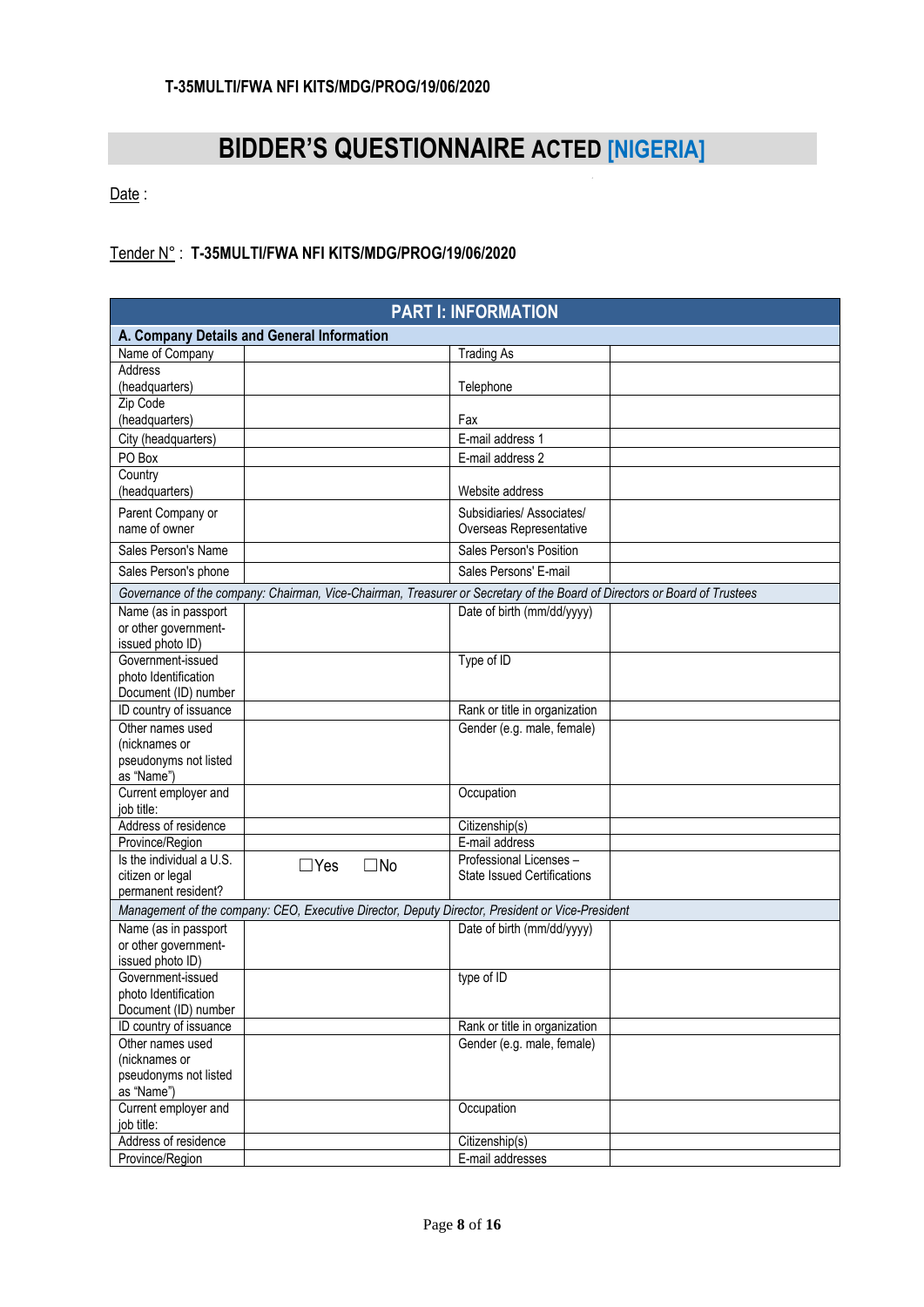|                                                                                                                                           | סאטאוטטווואטווויט וויו דווו דאז וויו דוווי |              |                                                                   |                                    |                            |              |  |
|-------------------------------------------------------------------------------------------------------------------------------------------|--------------------------------------------|--------------|-------------------------------------------------------------------|------------------------------------|----------------------------|--------------|--|
| Is the individual a U.S.<br>citizen or legal                                                                                              | $\Box$ Yes                                 | $\square$ No | Professional Licenses -<br><b>State Issued Certifications</b>     |                                    |                            |              |  |
| permanent resident?<br>Management of the company: Chief Finance Officer or Chief Accountant                                               |                                            |              |                                                                   |                                    |                            |              |  |
| Name (as in passport                                                                                                                      |                                            |              | Date of birth (mm/dd/yyyy)                                        |                                    |                            |              |  |
| or other government-                                                                                                                      |                                            |              |                                                                   |                                    |                            |              |  |
| issued photo ID)                                                                                                                          |                                            |              |                                                                   |                                    |                            |              |  |
| Government-issued<br>photo Identification                                                                                                 |                                            |              | type of ID                                                        |                                    |                            |              |  |
| Document (ID) number                                                                                                                      |                                            |              |                                                                   |                                    |                            |              |  |
| ID country of issuance                                                                                                                    |                                            |              | Rank or title in organization                                     |                                    |                            |              |  |
| Other names used                                                                                                                          |                                            |              | Gender (e.g. male, female)                                        |                                    |                            |              |  |
| (nicknames or<br>pseudonyms not listed                                                                                                    |                                            |              |                                                                   |                                    |                            |              |  |
| as "Name")                                                                                                                                |                                            |              |                                                                   |                                    |                            |              |  |
| Current employer and                                                                                                                      |                                            |              | Occupation                                                        |                                    |                            |              |  |
| job title:                                                                                                                                |                                            |              |                                                                   |                                    |                            |              |  |
| Address of residence                                                                                                                      |                                            |              | Citizenship(s)                                                    |                                    |                            |              |  |
| Province/Region<br>Is the individual a U.S.                                                                                               |                                            |              | E-mail addresses<br>Professional Licenses -                       |                                    |                            |              |  |
| citizen or legal                                                                                                                          | $\Box$ Yes                                 | $\square$ No | <b>State Issued Certifications</b>                                |                                    |                            |              |  |
| permanent resident?                                                                                                                       |                                            |              |                                                                   |                                    |                            |              |  |
| Company's staff & insurance                                                                                                               |                                            |              |                                                                   |                                    |                            |              |  |
| No. Full Time                                                                                                                             |                                            |              | Employee average work wage per hour:                              |                                    |                            |              |  |
| Employees:<br>% of Men to Women:                                                                                                          |                                            |              | Any employee(s) with relatives working with                       |                                    | $\Box$ Yes                 | $\square$ No |  |
| No. of Children:                                                                                                                          |                                            |              | ACTED?<br>What is the legal minimum wage paid?                    |                                    | $\Box$ Yes                 | $\square$ No |  |
|                                                                                                                                           |                                            |              |                                                                   |                                    |                            |              |  |
| In what capacity?                                                                                                                         |                                            |              | $\Box$ Yes<br>$\square$ No<br>Are paid vacations offered?         |                                    |                            |              |  |
| What are their ages?                                                                                                                      |                                            |              | $\square$ No<br>Are flexible working hours offered?<br>$\Box$ Yes |                                    |                            |              |  |
| Name of insurance<br>company:                                                                                                             |                                            |              | Staff covered by health insurance?<br>$\Box$ Yes<br>$\square$ No  |                                    |                            |              |  |
| Description of the Company                                                                                                                |                                            |              |                                                                   |                                    |                            |              |  |
|                                                                                                                                           | Manufacturing                              |              | Manufacturing                                                     |                                    |                            |              |  |
| <b>Type of Business</b><br>(multiple choices                                                                                              | <b>Consulting Company</b>                  |              | Trader                                                            |                                    |                            |              |  |
| possible):                                                                                                                                | <b>Authorized Agent</b>                    |              | Other, please specify : _                                         |                                    |                            |              |  |
|                                                                                                                                           |                                            |              |                                                                   |                                    |                            |              |  |
| Sector of Business                                                                                                                        | Goods / supplies                           |              | Works                                                             |                                    |                            |              |  |
| (multiple choices<br>possible):                                                                                                           | Services                                   |              |                                                                   |                                    |                            |              |  |
|                                                                                                                                           | $\Box$ Equipment                           |              |                                                                   | Other, please specify : __________ |                            |              |  |
| Year Established:                                                                                                                         |                                            |              | Country of registration:                                          |                                    |                            |              |  |
| Licence number:                                                                                                                           |                                            |              | Valid until:                                                      |                                    |                            |              |  |
|                                                                                                                                           | English                                    |              | Arabic<br>$\Box$                                                  |                                    |                            |              |  |
| Working languages:                                                                                                                        | French                                     |              | Chinese                                                           |                                    |                            |              |  |
|                                                                                                                                           | Spanish                                    |              |                                                                   | Other, please specify : _____      |                            |              |  |
|                                                                                                                                           | English                                    |              | Arabic                                                            |                                    |                            |              |  |
| <b>Technical documents</b>                                                                                                                | French<br>$\overline{\phantom{0}}$         |              | Chinese                                                           |                                    |                            |              |  |
| available in:                                                                                                                             | Spanish                                    |              | Other, please specify : __                                        |                                    |                            |              |  |
| <b>B. Financial Information</b>                                                                                                           |                                            |              |                                                                   |                                    |                            |              |  |
| VAT Number:                                                                                                                               |                                            |              | Tax Number:                                                       |                                    |                            |              |  |
| Bank Name:                                                                                                                                |                                            |              | <b>Bank Account Number:</b>                                       |                                    |                            |              |  |
| Bank Address:                                                                                                                             |                                            |              | Account Name:                                                     |                                    |                            |              |  |
| Swift/BIC number:                                                                                                                         |                                            |              | <b>Standard Payment Terms:</b>                                    |                                    |                            |              |  |
|                                                                                                                                           |                                            |              |                                                                   |                                    |                            |              |  |
| Has the company been audited in the last 3 years?                                                                                         |                                            |              |                                                                   |                                    | $\Box$ Yes<br>$\square$ No |              |  |
| Please attach a copy of the company's most recent Annual or Audited Financial Report<br>Annual Value of Total Sales for the last 3 Years: |                                            |              |                                                                   |                                    | $\Box$ Attached            |              |  |
| Year:                                                                                                                                     |                                            | Year:        |                                                                   | Year:                              |                            |              |  |
| USD:                                                                                                                                      |                                            | USD:         |                                                                   | <b>USD</b>                         |                            |              |  |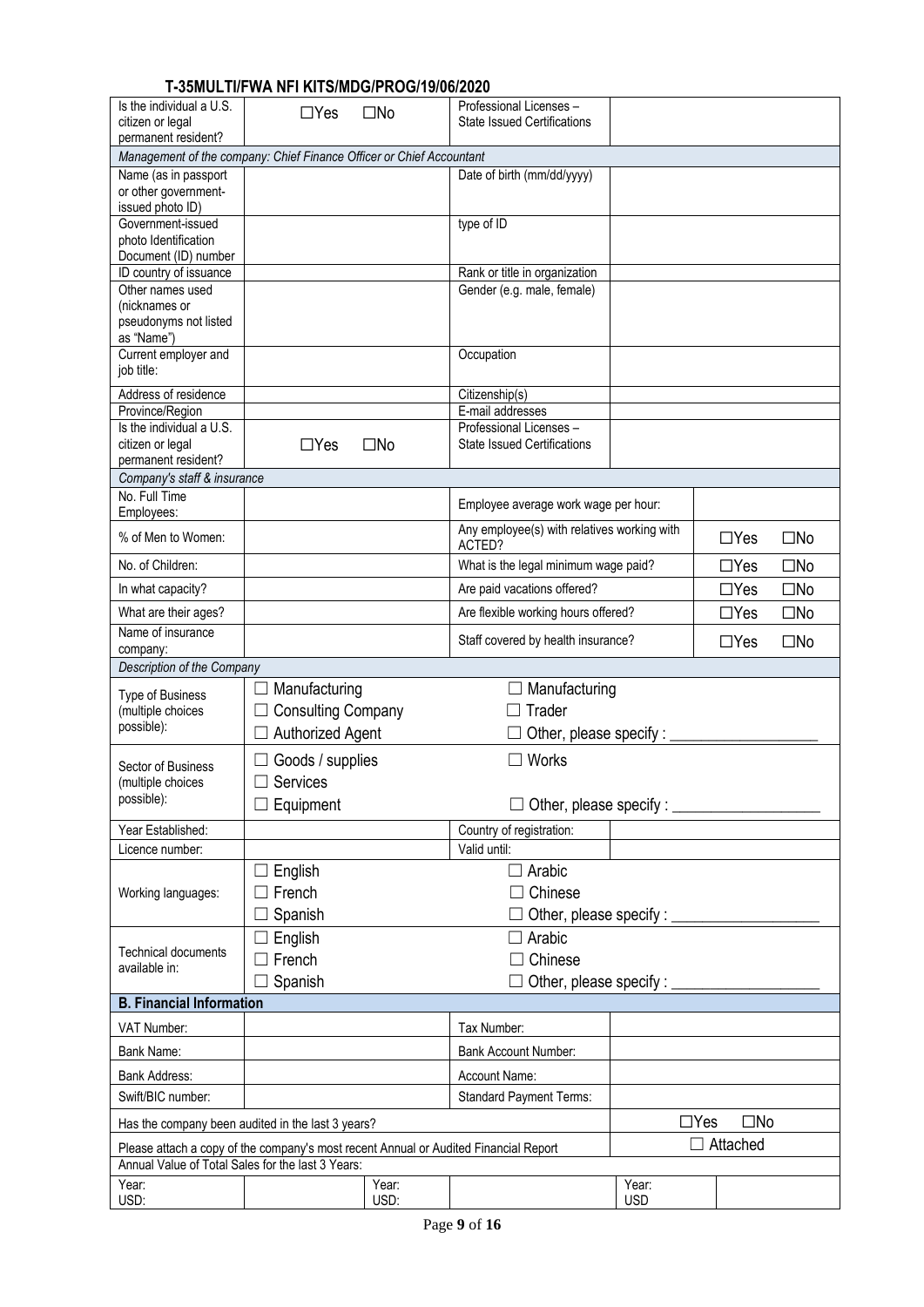|                  | Annual Value of Export Sales for the last 3 years                                                                                                                     |         |                                                                           |                                                                                                                                                                                                                                  |             |                            |                    |
|------------------|-----------------------------------------------------------------------------------------------------------------------------------------------------------------------|---------|---------------------------------------------------------------------------|----------------------------------------------------------------------------------------------------------------------------------------------------------------------------------------------------------------------------------|-------------|----------------------------|--------------------|
| Year:            |                                                                                                                                                                       |         | Year:                                                                     |                                                                                                                                                                                                                                  | Year:       |                            |                    |
| USD:             |                                                                                                                                                                       |         | USD:                                                                      |                                                                                                                                                                                                                                  | USD:        |                            |                    |
|                  | <b>C.</b> Experience                                                                                                                                                  |         |                                                                           |                                                                                                                                                                                                                                  |             |                            |                    |
|                  |                                                                                                                                                                       |         |                                                                           | Company's recent business with ACTED and/or other International Aid Agencies or United Nations Agencies:                                                                                                                         |             |                            |                    |
|                  |                                                                                                                                                                       | Contact |                                                                           | Goods/Works/Services                                                                                                                                                                                                             |             |                            |                    |
| #                | Organisation                                                                                                                                                          | person  | Phone/E-mail                                                              |                                                                                                                                                                                                                                  | Value (USD) |                            | <b>Destination</b> |
| 1                |                                                                                                                                                                       |         |                                                                           |                                                                                                                                                                                                                                  |             |                            |                    |
| 2                |                                                                                                                                                                       |         |                                                                           |                                                                                                                                                                                                                                  |             |                            |                    |
| 3                |                                                                                                                                                                       |         |                                                                           |                                                                                                                                                                                                                                  |             |                            |                    |
| 4                |                                                                                                                                                                       |         |                                                                           |                                                                                                                                                                                                                                  |             |                            |                    |
|                  |                                                                                                                                                                       |         |                                                                           |                                                                                                                                                                                                                                  |             |                            |                    |
| 5                | What is your company's main area of                                                                                                                                   |         |                                                                           |                                                                                                                                                                                                                                  |             |                            |                    |
| expertise?       |                                                                                                                                                                       |         |                                                                           |                                                                                                                                                                                                                                  |             |                            |                    |
|                  | What is your company's business                                                                                                                                       |         | $\Box$ National                                                           | □ Restricted to (specify location) : _____                                                                                                                                                                                       |             |                            |                    |
|                  | coverage area?                                                                                                                                                        |         |                                                                           |                                                                                                                                                                                                                                  |             |                            |                    |
|                  | To which countries has your                                                                                                                                           |         |                                                                           |                                                                                                                                                                                                                                  |             |                            |                    |
|                  | company exported and/or managed<br>projects in the last 3 years?                                                                                                      |         |                                                                           |                                                                                                                                                                                                                                  |             |                            |                    |
|                  | Provide any other information that                                                                                                                                    |         |                                                                           |                                                                                                                                                                                                                                  |             |                            |                    |
|                  | demonstrates your company's                                                                                                                                           |         |                                                                           |                                                                                                                                                                                                                                  |             |                            |                    |
|                  | qualifications and experience (eg.                                                                                                                                    |         |                                                                           |                                                                                                                                                                                                                                  |             |                            |                    |
| awards)          | List any national or international                                                                                                                                    |         |                                                                           |                                                                                                                                                                                                                                  |             |                            |                    |
|                  | Trade/Professional Organisations of                                                                                                                                   |         |                                                                           |                                                                                                                                                                                                                                  |             |                            |                    |
|                  | which your company is a member                                                                                                                                        |         |                                                                           |                                                                                                                                                                                                                                  |             |                            |                    |
|                  | <b>D. Technical Capability</b>                                                                                                                                        |         |                                                                           |                                                                                                                                                                                                                                  |             |                            |                    |
|                  | Type of Quality Assurance Certificate                                                                                                                                 |         |                                                                           |                                                                                                                                                                                                                                  |             |                            | Attached           |
|                  | Type of Certification/Qualification                                                                                                                                   |         |                                                                           |                                                                                                                                                                                                                                  |             |                            | Attached           |
| <b>Documents</b> |                                                                                                                                                                       |         |                                                                           |                                                                                                                                                                                                                                  |             |                            |                    |
|                  | International Offices/Representation                                                                                                                                  |         | List below up to 10 of the core Goods and/or Services your company sells: |                                                                                                                                                                                                                                  |             |                            |                    |
| 1)               |                                                                                                                                                                       |         | 6)                                                                        |                                                                                                                                                                                                                                  |             |                            |                    |
| 2)               |                                                                                                                                                                       |         | 7)                                                                        |                                                                                                                                                                                                                                  |             |                            |                    |
| 3)               |                                                                                                                                                                       |         | 8)                                                                        |                                                                                                                                                                                                                                  |             |                            |                    |
| 4)               |                                                                                                                                                                       |         | 9)                                                                        |                                                                                                                                                                                                                                  |             |                            |                    |
| 5)               |                                                                                                                                                                       |         | 10)                                                                       |                                                                                                                                                                                                                                  |             |                            |                    |
|                  |                                                                                                                                                                       |         |                                                                           | List the main assets of your company (trucks & heavy machines, heavy & valuable equipment, premises & warehouses, production sites                                                                                               |             |                            |                    |
| etc.             |                                                                                                                                                                       |         |                                                                           |                                                                                                                                                                                                                                  |             |                            |                    |
| 1)               |                                                                                                                                                                       |         | 6)                                                                        |                                                                                                                                                                                                                                  |             |                            |                    |
| 2)               |                                                                                                                                                                       |         | 7)                                                                        |                                                                                                                                                                                                                                  |             |                            |                    |
| 3)               |                                                                                                                                                                       |         | 8)                                                                        |                                                                                                                                                                                                                                  |             |                            |                    |
| 4)               |                                                                                                                                                                       |         | 9)                                                                        |                                                                                                                                                                                                                                  |             |                            |                    |
| 5)               | E. Miscellaneous                                                                                                                                                      |         | 10)                                                                       |                                                                                                                                                                                                                                  |             |                            |                    |
|                  |                                                                                                                                                                       |         |                                                                           |                                                                                                                                                                                                                                  |             |                            |                    |
|                  |                                                                                                                                                                       |         | Does your company have an Environmental Policy? (Yes/No)                  |                                                                                                                                                                                                                                  |             | $\square$ No<br>$\Box$ Yes |                    |
|                  |                                                                                                                                                                       |         | Does your company have an Ethical Trading Policy? (Yes/No)                |                                                                                                                                                                                                                                  |             | $\square$ No<br>$\Box$ Yes |                    |
|                  |                                                                                                                                                                       |         | Does your company have an Anti-terrorist Policy? (Yes/No)                 |                                                                                                                                                                                                                                  |             | $\Box$ Yes<br>$\square$ No |                    |
| (Yes/No)         | Is your company compliant with the EU General Data Protection Regulation (or equivalent)?<br>$\Box$ Yes<br>$\square$ No                                               |         |                                                                           |                                                                                                                                                                                                                                  |             |                            |                    |
|                  |                                                                                                                                                                       |         |                                                                           | If you answered yes to the above two questions, please attach copies of your policy:                                                                                                                                             |             |                            | <b>Attached</b>    |
|                  |                                                                                                                                                                       |         |                                                                           | Has your company ever been bankrupt, or is in the process of being wound up, having its affairs administered<br>by the courts, has entered into an arrangement with creditors, has suspended business activities, is the subject |             | $\Box$ Yes                 |                    |
|                  | provided for in national law?                                                                                                                                         |         |                                                                           | of proceedings concerning these matters, or is in any analogous situation arising from a similar procedure                                                                                                                       |             |                            | $\square$ No       |
|                  | If you answered yes,<br>please provide details:                                                                                                                       |         |                                                                           |                                                                                                                                                                                                                                  |             |                            |                    |
|                  | Has your company ever been convicted of an offence concerning its professional conduct by a judgment which<br>$\Box$ Yes<br>$\square$ No<br>as force of res judicata? |         |                                                                           |                                                                                                                                                                                                                                  |             |                            |                    |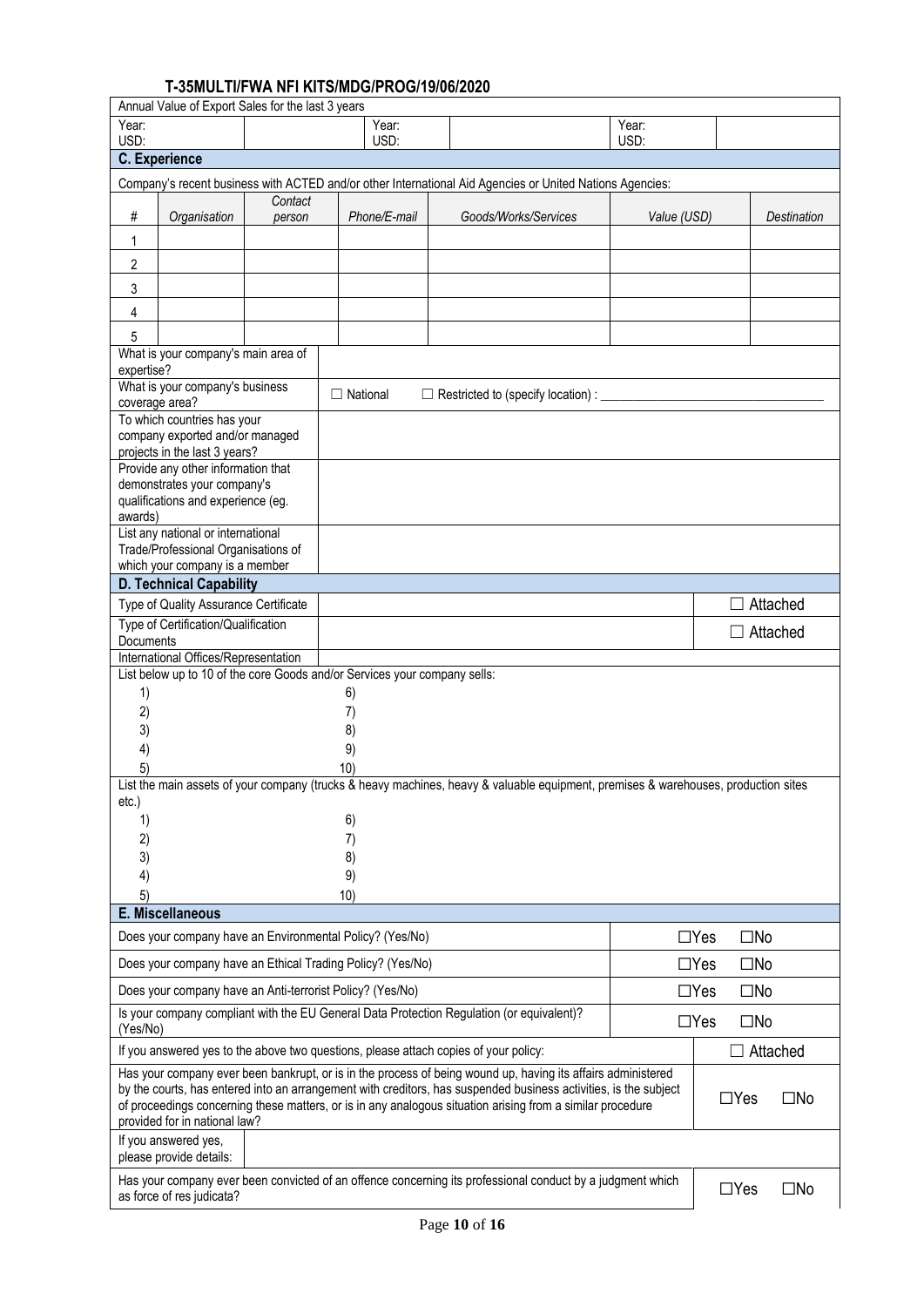| If you answered yes,<br>please provide details:                                                                                                                                                                                                                                                                                                                                                                                                                                                                                     |                                                                                                                                                                                                                                                                          |  |                                                                           |  |                    |              |  |
|-------------------------------------------------------------------------------------------------------------------------------------------------------------------------------------------------------------------------------------------------------------------------------------------------------------------------------------------------------------------------------------------------------------------------------------------------------------------------------------------------------------------------------------|--------------------------------------------------------------------------------------------------------------------------------------------------------------------------------------------------------------------------------------------------------------------------|--|---------------------------------------------------------------------------|--|--------------------|--------------|--|
| $\Box$ Yes<br>$\square$ No<br>Has your company ever been guilty of grave professional misconduct proven by other means?                                                                                                                                                                                                                                                                                                                                                                                                             |                                                                                                                                                                                                                                                                          |  |                                                                           |  |                    |              |  |
| If you answered yes,<br>please provide details:                                                                                                                                                                                                                                                                                                                                                                                                                                                                                     |                                                                                                                                                                                                                                                                          |  |                                                                           |  |                    |              |  |
| those of the country where the contract is to be performed?                                                                                                                                                                                                                                                                                                                                                                                                                                                                         | Has your company ever not fulfilled its obligations relating to the payment of social security contributions, or the<br>payment of taxes in accordance with the law of the country in which it is established, or with those of France, or<br>$\Box$ Yes<br>$\square$ No |  |                                                                           |  |                    |              |  |
| If you answered yes,<br>please provide details:                                                                                                                                                                                                                                                                                                                                                                                                                                                                                     |                                                                                                                                                                                                                                                                          |  |                                                                           |  |                    |              |  |
| Has your company ever been the subject of a judgement, which has the force of res judicata for fraud,<br>$\Box$ Yes<br>$\square$ No<br>corruption, involvement in a criminal organisation or any other illegal activity?                                                                                                                                                                                                                                                                                                            |                                                                                                                                                                                                                                                                          |  |                                                                           |  |                    |              |  |
| If you answered yes,<br>please provide details:                                                                                                                                                                                                                                                                                                                                                                                                                                                                                     |                                                                                                                                                                                                                                                                          |  |                                                                           |  |                    |              |  |
| Has your company ever been declared to be in serious breach of contract for failure to comply with its<br>contractual obligations, following another procurement procedure or grant award procedure financed by a donor<br>country?                                                                                                                                                                                                                                                                                                 |                                                                                                                                                                                                                                                                          |  |                                                                           |  | $\Box$ Yes         | $\square$ No |  |
| If you answered yes,<br>please provide details:                                                                                                                                                                                                                                                                                                                                                                                                                                                                                     |                                                                                                                                                                                                                                                                          |  |                                                                           |  |                    |              |  |
| Has your company ever been declared to be in serious breach of contract for failure to comply with its<br>contractual obligations, following another procurement procedure or grant award procedure financed by a donor<br>country?                                                                                                                                                                                                                                                                                                 |                                                                                                                                                                                                                                                                          |  |                                                                           |  | $\Box$ Yes         | $\square$ No |  |
| If you answered yes,<br>please provide details:                                                                                                                                                                                                                                                                                                                                                                                                                                                                                     |                                                                                                                                                                                                                                                                          |  |                                                                           |  |                    |              |  |
| Has your company ever been in any dispute with any Government Agency, the United Nations, or International<br>$\Box$ Yes<br>$\square$ No<br>Aid Organisations (including ACTED)?                                                                                                                                                                                                                                                                                                                                                    |                                                                                                                                                                                                                                                                          |  |                                                                           |  |                    |              |  |
| If you answered yes,<br>please provide details:                                                                                                                                                                                                                                                                                                                                                                                                                                                                                     |                                                                                                                                                                                                                                                                          |  |                                                                           |  |                    |              |  |
| Do you agree with<br>terms of payment of 30<br>$\square$ No<br>$\Box$ Yes<br>days?                                                                                                                                                                                                                                                                                                                                                                                                                                                  |                                                                                                                                                                                                                                                                          |  | Do you accept visit of ACTED staff &<br>external auditors to your office? |  | $\Box$ Yes         | $\square$ No |  |
| <b>PART II: CERTIFICATION</b>                                                                                                                                                                                                                                                                                                                                                                                                                                                                                                       |                                                                                                                                                                                                                                                                          |  |                                                                           |  |                    |              |  |
| I, the undersigned warrant that the information provided in this form is correct, and in the event of changes, details will be provided to<br>ACTED as soon as possible in writing. I also understand that ACTED does not do business with companies, or any affiliates or subsidiaries,<br>which engage in any practices that are in breach of ACTED's Child Protection, Sexual Exploitation and Abuse Protection, Conflict of Interest,<br>Anti-fraud, Anti-terrorism Policy and Data Protection Policies (available on request). |                                                                                                                                                                                                                                                                          |  |                                                                           |  |                    |              |  |
| Name:                                                                                                                                                                                                                                                                                                                                                                                                                                                                                                                               | Date:                                                                                                                                                                                                                                                                    |  |                                                                           |  |                    |              |  |
| <b>Title/Position</b>                                                                                                                                                                                                                                                                                                                                                                                                                                                                                                               | Place:                                                                                                                                                                                                                                                                   |  |                                                                           |  |                    |              |  |
| E-mail address (for<br>contact for verification<br>purposes):                                                                                                                                                                                                                                                                                                                                                                                                                                                                       | Signature:                                                                                                                                                                                                                                                               |  |                                                                           |  |                    |              |  |
| Phone number (for<br>contact for verification<br>purposes):                                                                                                                                                                                                                                                                                                                                                                                                                                                                         | Company<br>Stamp:                                                                                                                                                                                                                                                        |  |                                                                           |  |                    |              |  |
| <b>Check list of supporting documents</b>                                                                                                                                                                                                                                                                                                                                                                                                                                                                                           |                                                                                                                                                                                                                                                                          |  |                                                                           |  | For ACTED use only |              |  |
| <b>Trading license</b><br>1)                                                                                                                                                                                                                                                                                                                                                                                                                                                                                                        |                                                                                                                                                                                                                                                                          |  | Attached                                                                  |  | $\Box$ Checked     |              |  |
| 2)<br>VAT registration/tax clearance certificate                                                                                                                                                                                                                                                                                                                                                                                                                                                                                    |                                                                                                                                                                                                                                                                          |  | Attached                                                                  |  | Checked            |              |  |
| 3)<br>Company profile                                                                                                                                                                                                                                                                                                                                                                                                                                                                                                               |                                                                                                                                                                                                                                                                          |  | Attached                                                                  |  | Checked            |              |  |
| Proof of trading/dealership/agent<br>4)                                                                                                                                                                                                                                                                                                                                                                                                                                                                                             |                                                                                                                                                                                                                                                                          |  | Attached                                                                  |  | Checked            |              |  |
| Evidence of similar contracts<br>5)                                                                                                                                                                                                                                                                                                                                                                                                                                                                                                 |                                                                                                                                                                                                                                                                          |  | Attached                                                                  |  | $\Box$ Checked     |              |  |
| 6)<br>References                                                                                                                                                                                                                                                                                                                                                                                                                                                                                                                    |                                                                                                                                                                                                                                                                          |  | Attached                                                                  |  | $\Box$ Checked     |              |  |
| Particulars of CEO and key personnel<br>7)                                                                                                                                                                                                                                                                                                                                                                                                                                                                                          |                                                                                                                                                                                                                                                                          |  | Attached                                                                  |  | Checked            |              |  |
| Articles of Association & Certificate of incorporation<br>8)                                                                                                                                                                                                                                                                                                                                                                                                                                                                        |                                                                                                                                                                                                                                                                          |  | Attached                                                                  |  | $\Box$ Checked     |              |  |
| 9)<br>Financial statements (latest)                                                                                                                                                                                                                                                                                                                                                                                                                                                                                                 |                                                                                                                                                                                                                                                                          |  | Attached                                                                  |  | Checked            |              |  |
|                                                                                                                                                                                                                                                                                                                                                                                                                                                                                                                                     |                                                                                                                                                                                                                                                                          |  |                                                                           |  |                    |              |  |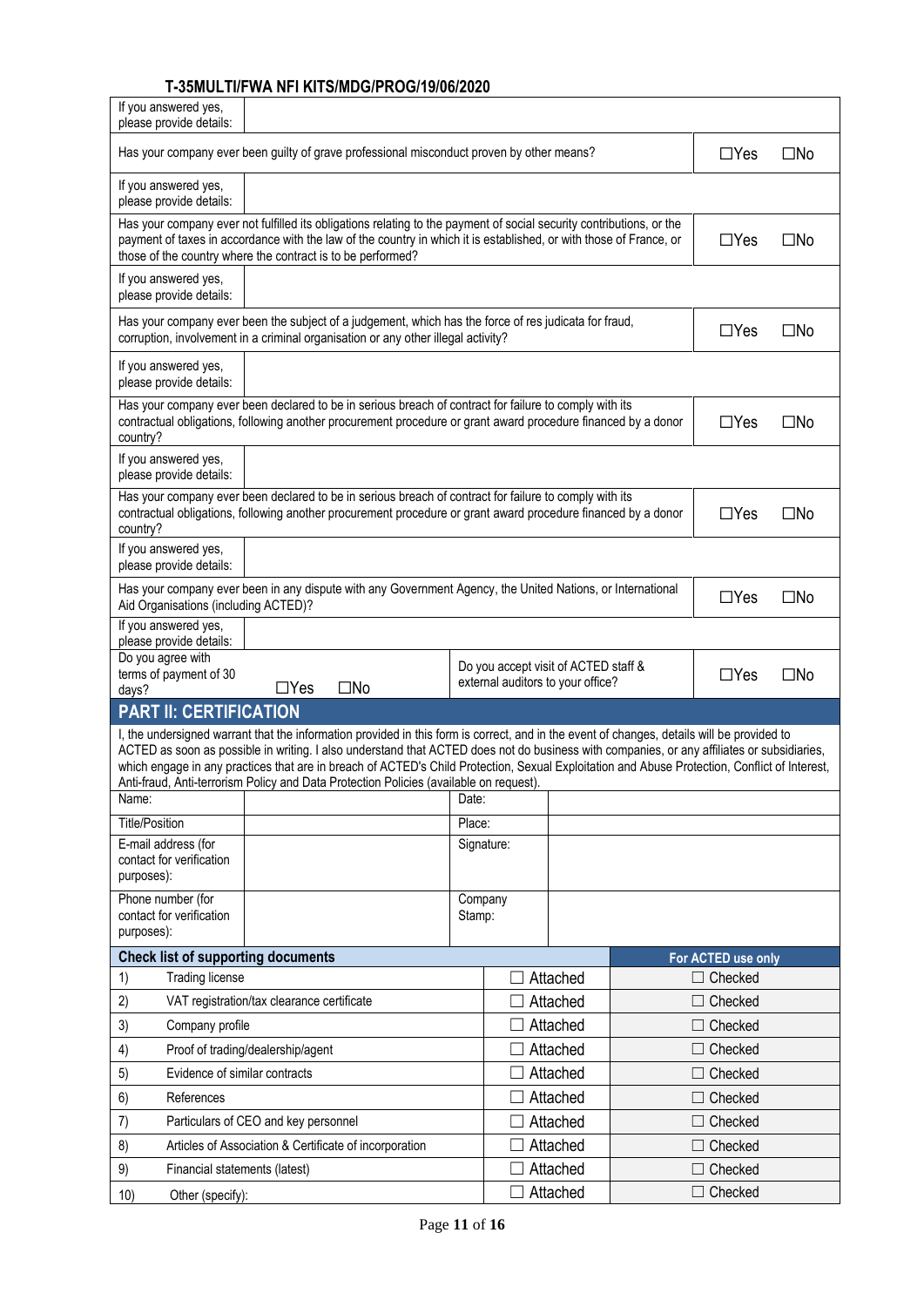

# **BIDDER'S ETHICAL DECLARATION ACTED Nigeria**

Date: \_\_\_\_\_\_\_\_\_\_\_\_\_\_\_\_\_\_\_\_\_\_\_\_\_\_\_\_\_\_\_\_

Tender n°: **T-35CROSS PROJECT/CROSS PROJECT/MDG/PROG/05/06/2020**

Bidder's name:

Bidder's address:

## **CODE OF CONDUCT:**

## **1. Labour Standards**

The labour standards in this code are based on the conventions of the International Labour Organisation (ILO).

*Employment is freely chosen*

There is no forced, bonded or involuntary prison labour. Workers are not required to lodge `deposits' or their identity papers with the employer and are free to leave their employer after reasonable notice.

*Freedom of association and the right to collective bargaining are respected*

Workers, without distinction, have the right to join or form trade unions of their own choosing and to bargain collectively. The employer adopts an open attitude towards the legitimate activities of trade unions. Workers representatives are not discriminated against and have access to carry out their representative functions in the workplace. Where the right to freedom of association and collective bargaining is restricted under law, the employer facilitates, and does not hinder, the development of parallel means for independent and free association and bargaining.

*Working conditions are safe and hygienic*

A safe and hygienic working environment shall be provided, bearing in mind the prevailing knowledge of the industry and of any specific hazards. Adequate steps shall be taken to prevent accidents and injury to health arising out of, associated with, or occurring in the course of work, by minimising, so far as is reasonably practicable, the causes of hazards inherent in the working environment. Workers shall receive regular and recorded health and safety training, and such training shall be repeated for new or reassigned workers. Access to clean toilet facilities and potable water and, if appropriate, sanitary facilities for food storage shall be provided. Accommodation, where provided, shall be clean, safe, and meet the basic needs of the workers. The company observing the standards shall assign responsibility for health and safety to a senior management representative.

*Child Labour shall not be used*

There shall be no new recruitment of child labour. Companies shall develop or participate in and contribute to policies and programmes, which provide for the transition of any child found to be performing child labour to enable her/him to attend and remain in quality education until no longer a child. Children and young people under 18 years of age shall not be employed at night or in hazardous conditions. These policies and procedures shall conform to the provisions of the relevant International Labour Organisation (ILO) standards.

*Living wages are paid*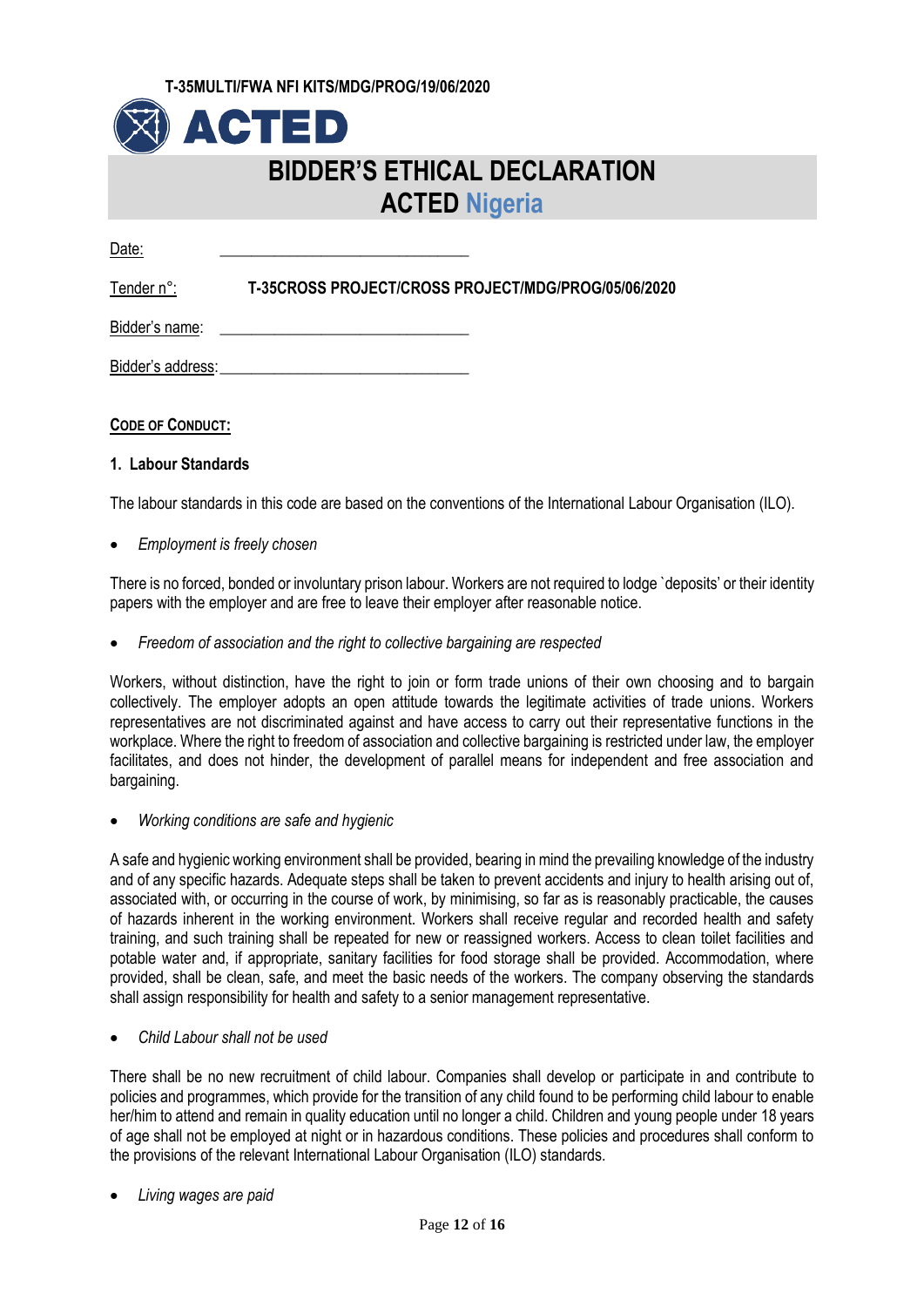Wages and benefits paid for a standard working week meet, at a minimum, national legal standards or industry benchmarks. In any event wages should always be high enough to meet basic needs and to provide some discretionary income. All workers shall be provided with written and understandable information about their employment conditions in respect to wages before they enter employment, and about the particulars of their wages for the pay period concerned each time that they are paid. Deductions from wages as a disciplinary measure shall not be permitted nor shall any deductions from wages not provided for by national law be permitted without the express and informed permission of the worker concerned. All disciplinary measures should be recorded.

## *Working hours are not excessive*

Working hours comply with national laws and benchmark industry standards, whichever affords greater protection. In any event, workers shall not on a regular basis be required to work in excess of the local legal working hours. Overtime shall be voluntary, shall not exceed local legal limits, shall not be demanded on a regular basis and shall always be compensated at a premium rate.

*No discrimination is practised*

There is no discrimination in hiring, compensation, access to training, promotion, termination or retirement based on race, caste, national origin, religion, age, disability, gender, marital status, sexual orientation, union membership or political affiliation.

*Regular employment is provided*

To every extent possible work performed must be on the basis of a recognised employment relationship established through national law and practice. Obligations to employees under labour or social security laws and regulations arising from the regular employment relationship shall not be avoided through the use of labour-only contracting, sub-contracting or home-working arrangements, or through apprenticeship schemes where there is no real intent to impart skills or provide regular employment, nor shall any such obligations be avoided through the excessive use of fixed-term contracts of employment.

*No harsh or inhumane treatment is allowed*

Physical abuse or discipline, the threat of physical abuse, sexual or other harassment and verbal abuse or other forms of intimidation shall be prohibited.

## **B. Environmental Standards**

Suppliers should as a minimum comply with all statutory and other legal requirements relating to the environmental impacts of their business. Detailed performance standards are a matter for suppliers, but should address at least the following:

*Waste Management*

Waste is minimised and items recycled whenever this is practicable. Effective controls of waste in respect of ground, air, and water pollution are adopted. In the case of hazardous materials, emergency response plans are in place.

*Packaging and Paper*

Undue and unnecessary use of materials is avoided, and recycled materials used whenever appropriate.

*Conservation*

Processes and activities are monitored and modified as necessary to ensure that conservation of scarce resources, including water, flora and fauna and productive land in certain situations.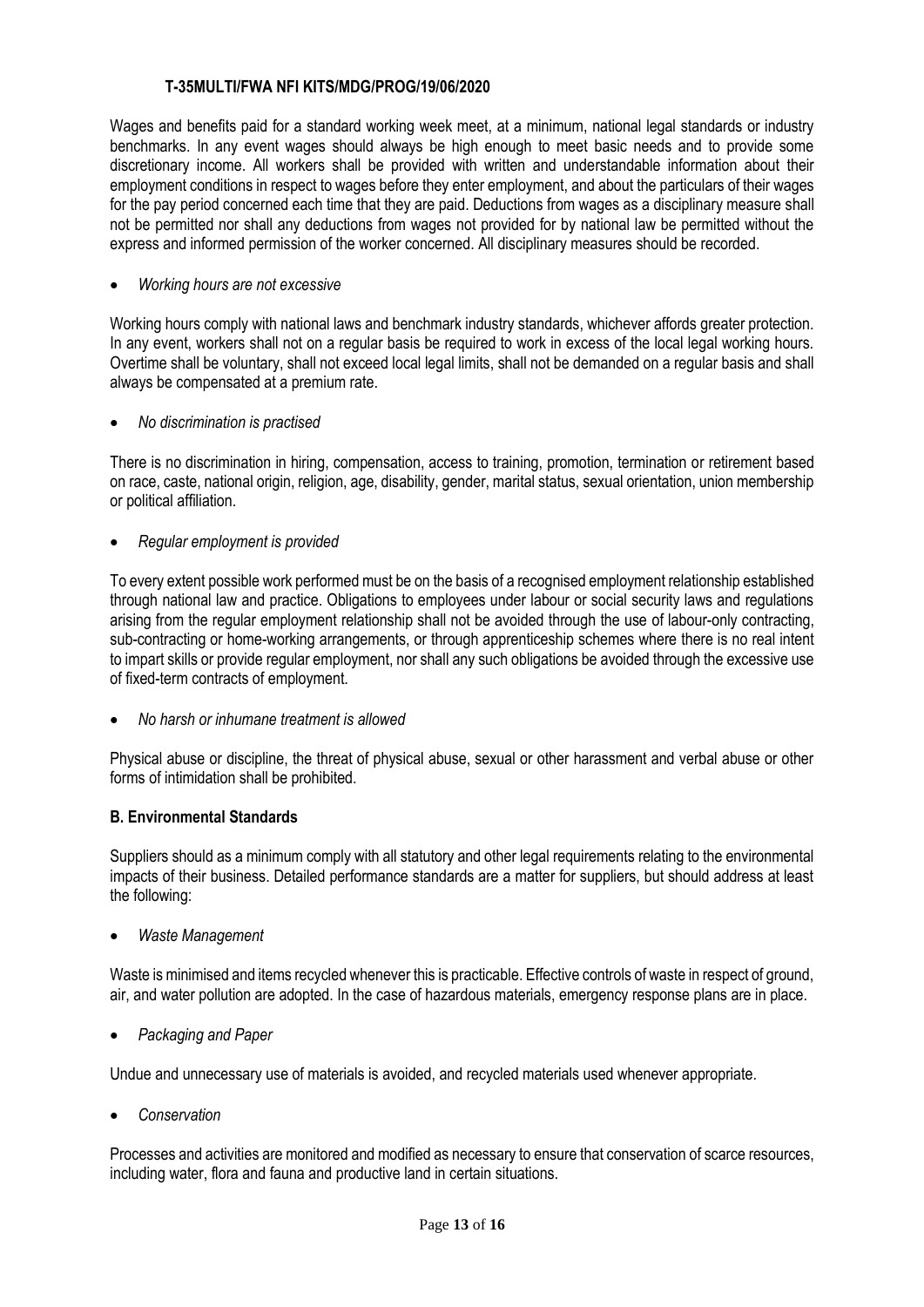*Energy Use* 

All production and delivery processes, including the use of heating, ventilation, lighting, IT systems and transportation, are based on the need to maximise efficient energy use and to minimise harmful emissions.

## *Safety precautions for transport and cargo handling*

All transport and cargo handling processes are based on the need to maximise safety precautions and to minimise potential injuries to ACTED beneficiaries and staff as well as the suppliers' employees or those of its subcontractors.

## **C. Business Behaviour**

The conduct of the supplier should not violate the basic rights of ACTED's beneficiaries.

The supplier should not be engaged

1. in the manufacture of arms

2. in the sale of arms to governments which systematically violate the human rights of their citizens; or where there is internal armed conflict or major tensions; or where the sale of arms may jeopardise regional peace and security.

## **D. ACTED procurement rules and regulations**

Suppliers should comply with ACTED procurement rules and regulations outlines in ACTED Logistics Manual Version 1.2. or above. In particular, ACTED's procurement policy set out in Section 2.1 and 2.4. (contract awarding). By doing so, Suppliers acknowledge that they do not find themselves in any of the situations of exclusion as referred to under section 2.4.2.

## **Operating Principles**

The implementation of the Code of Conduct will be a shared responsibility between ACTED and its suppliers, informed by a number of operating principles, which will be reviewed from time to time.

### ACTED will:

1- Assign responsibility for ensuring compliance with the Code of Conduct to a senior manager.

2- Communicate its commitment to the Code of Conduct to employees, supporters and donors, as well as to all suppliers of goods and services.

3- Make appropriate human and financial resources available to meet its stated commitments, including training and guidelines for relevant personnel.

4- Provide guidance and reasonable non-financial support to suppliers who genuinely seek to promote and implement the Code standards in their own business and in the relevant supply chains, within available resources. 5- Adopt appropriate methods and systems for monitoring and verifying the achievement of the standards.

6- Seek to maximise the beneficial effect of the resources available, e.g. by collaborating with other NGOs, and by prioritising the most likely locations of non-compliance.

### ACTED expects suppliers to:

1- Accept responsibility for labour and environmental conditions under which products are made and services provided. This includes all work contracted or sub-contracted and that conducted by home or other out-workers. 2- Assign responsibility for implementing the Code of Conduct to a senior manager.

3- Make a written Statement of Intent regarding the company's policy in relation to the Code of Conduct and how it will be implemented, and communicate this to staff and suppliers as well as to ACTED.

### Both parties will

1-Require the immediate cessation of serious breaches of the Code and, where these persist, terminate the business relationship.

2- Seek to ensure all employees are aware of their rights and involved in the decisions which affect them.

3-Avoid discriminating against enterprises in developing countries.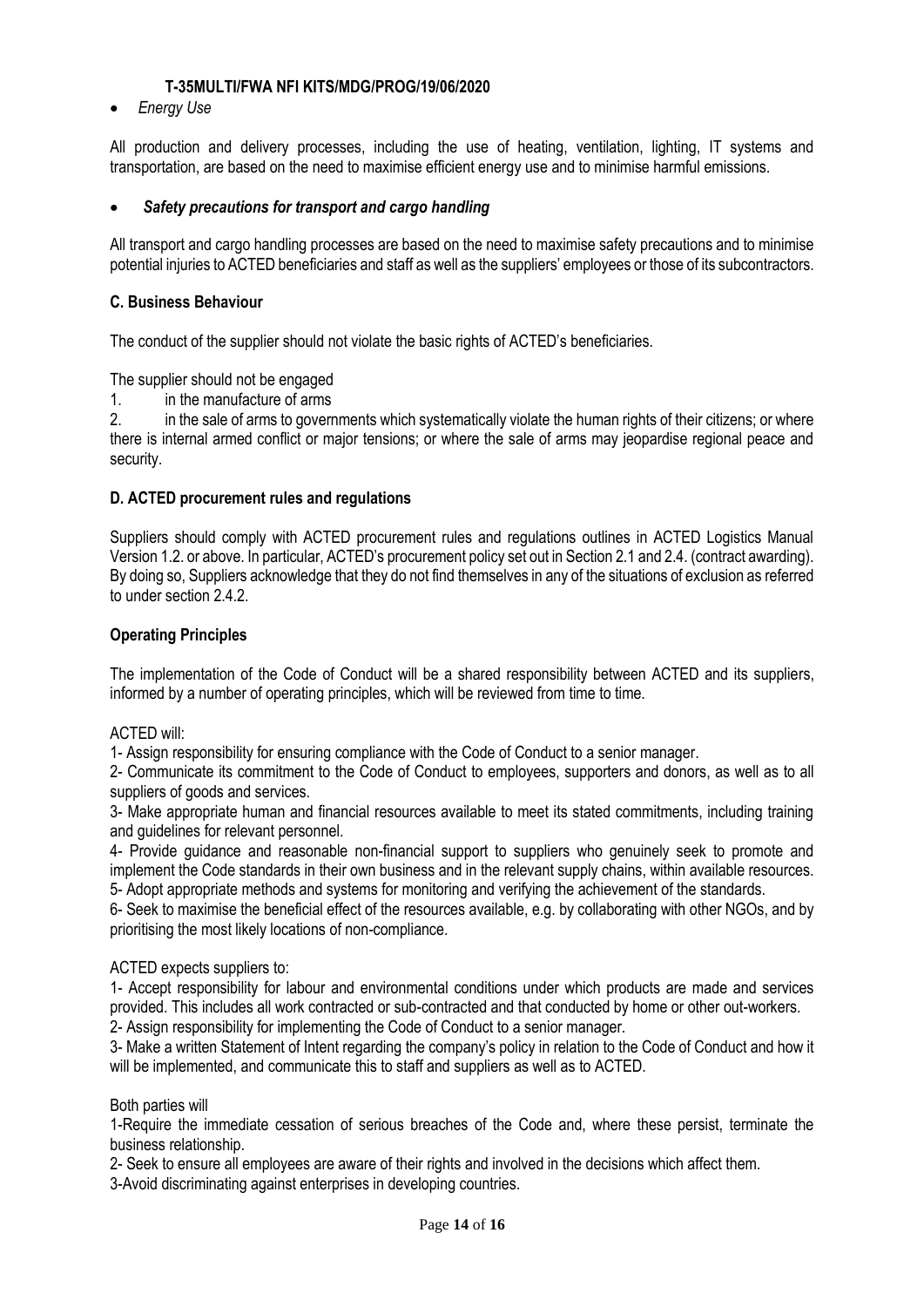4-Recognise official regulation and inspection of workplace standards, and the interests of legitimate trades unions and other representative organisations.

5- Seek arbitration in the case of unresolved disputes.

## **Qualifications to the Policy Statement**

The humanitarian imperative is paramount. Where speed of deployment is essential in saving lives, ACTED will purchase necessary goods and services from the most appropriate available source.

ACTED can accept neither uncontrolled cost increases nor drops in quality. It accepts appropriate internal costs but will work with suppliers to achieve required ethical standards as far as possible at no increase in cost or decrease in quality.

I undersigned \_\_\_\_\_\_\_\_\_\_\_\_\_\_\_\_\_\_\_\_\_\_\_\_\_, agree to adopt the above Code of Conduct and to commit to comply with the labour and environmental standards specified, both in my own company and those of my suppliers.

Name & Position of Bidder's authorized representative

Authorized signature